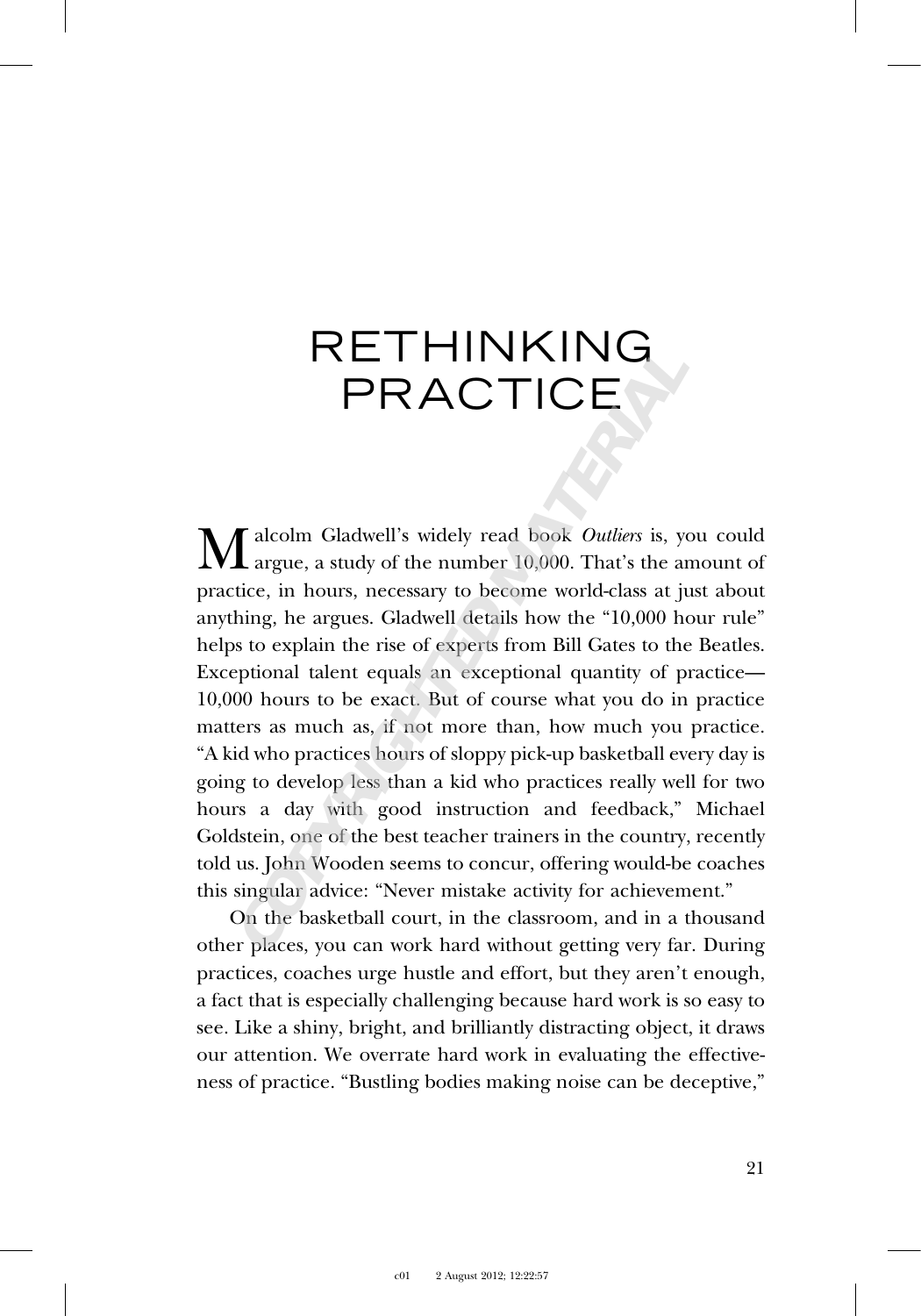Wooden wrote. Hustle and bustle can distract us from noticing when we're not actually that productive. This is just one of the ways that this chapter asks you to reexamine assumptions and truisms about how practice works.

Let's begin by looking at a youth sports practice. It is a brisk evening and a group of nine-year-old soccer players are bustling about on a patch of turf. The drill they're doing requires them to dribble the ball through a set of cones, then pass the ball underneath a bench as they run to one side of it, meeting the ball on the other side. Once they do this they move into a square of cones where they tap the ball back and forth between both feet quickly ten times. Next they race off to a new set of cones where they tap the top of the ball with alternating feet. The sequence ends with their dribbling in for a shot on goal. At first glance, the drill seems first-rate. It offers constant activity and continuous variation plus the opportunity to practice a myriad of skills. Busy bees! A closer look, however, reveals that what these players are doing may not lead to much improvement. It's not enough to just be busy.

Consider the part of the drill in which players tap the ball back and forth between both feet, for example. One of the keys to doing the activity correctly is to bend the knees slightly, as one of the coaches points out when she introduces the drill. However, you observe that many of the players complete the activity with their knees locked. Some appear to pass the ball fairly well, but in reality they are practicing doing it wrong, getting better at standing up straight instead of flexing their knees. Every time they run through the drill, they get more and more familiar with the feel of playing with their knees locked. As they do so, they get further and further from their goal. Now think of all the skills contained within these drills and all the ways players might be doing them wrong—shooting with a loose ankle or pushing the ball too far ahead on the dribble, and so on. Activity? Yes. Achievement? Not so much.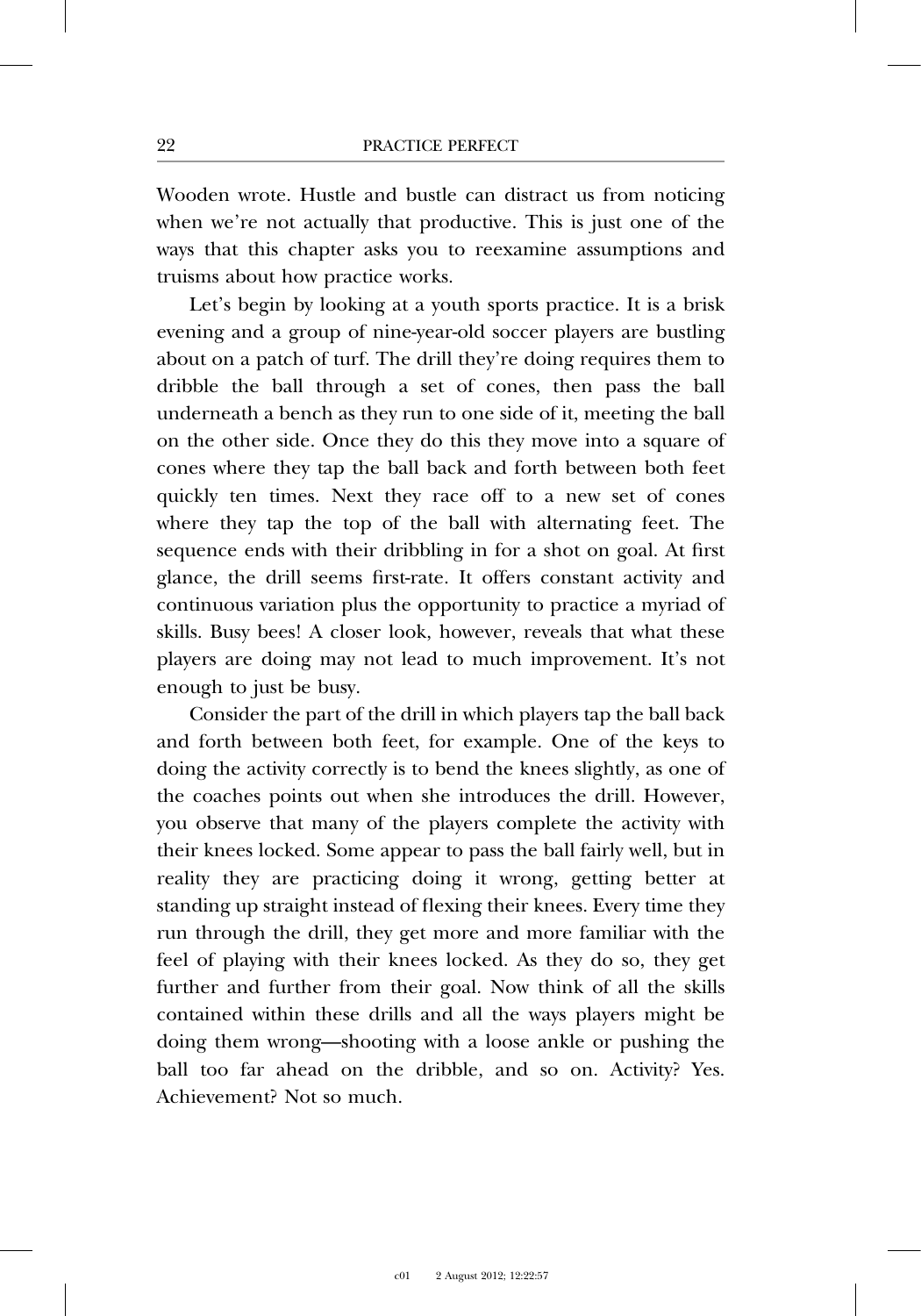Surely the practice we just described isn't all that bad, but it could be much better. Training and development of an organization's talent that is "merely good" is not enough to make individuals or an organization significantly better than anyone else. Even a higher quantity of "good" practice won't really set your organization apart. To be significantly better you need to be significantly more productive in every minute that you practice. You need to be great. Fortunately, great is often not that far from good, and even small changes can increase by a striking degree the rate at which people develop.

Michael Goldstein applies this idea to teacher training. He observed to educator-writer Jay Mathews recently that less practice of better quality could yield more preferable results than more practice of lesser quality: "A rookie teacher who simply student teaches or acts as an assistant teacher might simply be repeating the WRONG moves." Imagine the benefits to the teaching field, Goldstein wonders, if the same amount of practical learning could be accomplished in a practice lab at one fifth the cost of a typical field placement, or at the same cost with five times the learning. And imagine the squandered investment. We send teachers out to "practice" the job in settings where there's not much supervision or specificity about what and how; not much feedback and oversight. We know the cost of training is immense, but for all we know, it doesn't help at all. Couldn't a similar argument be made about the training of doctors and lawyers and a thousand other professionals?

In the rules that follow we'll rethink eight assumptions many people hold about practice (and see the summary table at the end of the chapter). Reexamining assumptions can help you dramatically improve the quality of what you do to get your team ready for the game, a key meeting, a challenging work situation, an artistic performance, or a medical procedure. In all of those cases better practice will help you to win.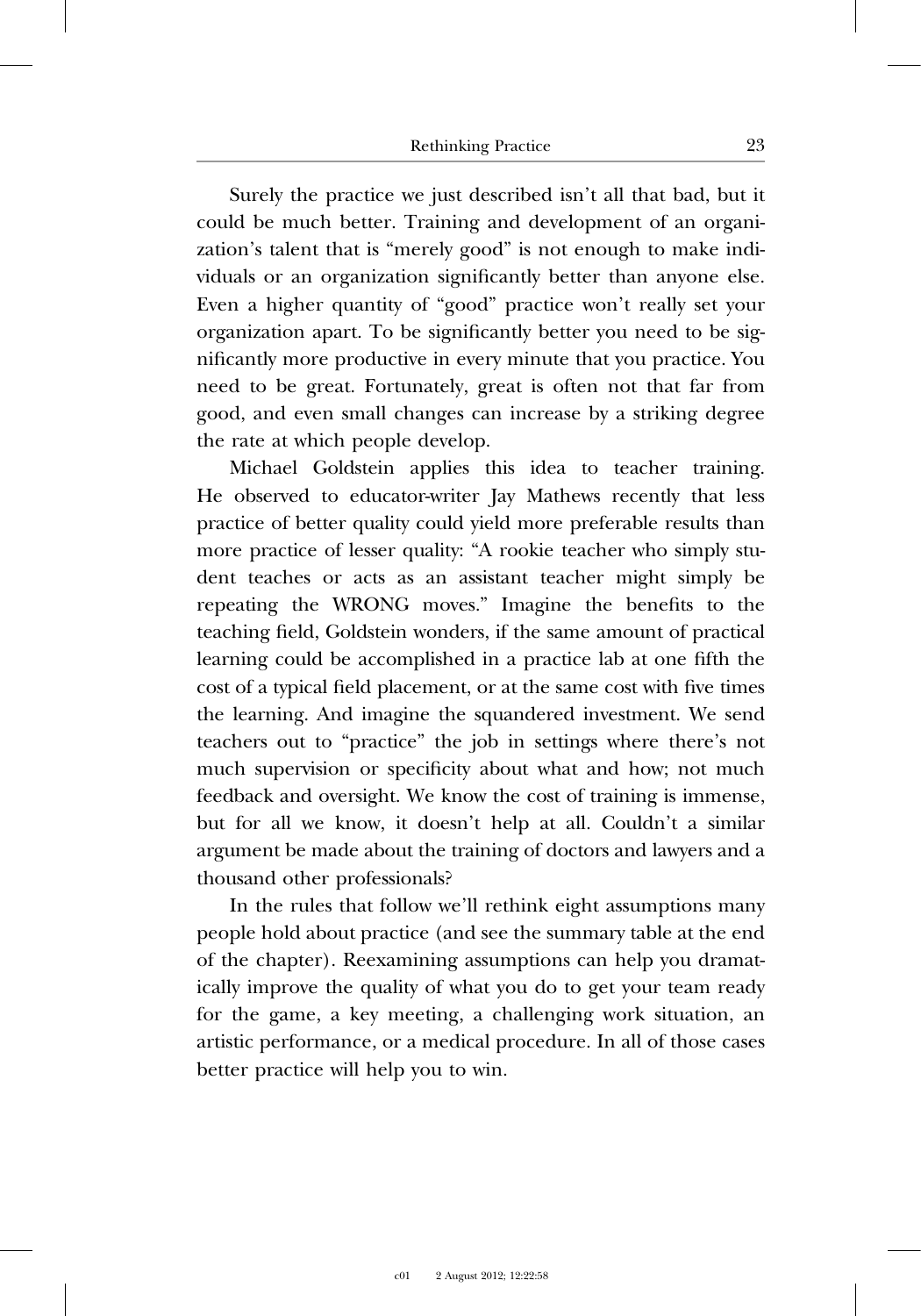In reading this chapter, your goal need not be to turn what you do for practice upside down all at once so much as to tinker and improve it, piece by piece, to find what works better, until what you have is a killer app for improving people. See if this works. If so, keep it. You can be skeptical and still test new ideas, then decide whether each one is the right change to drive results. So choose an idea, maybe even a handful, and see where that takes you. These rules will start you on your journey.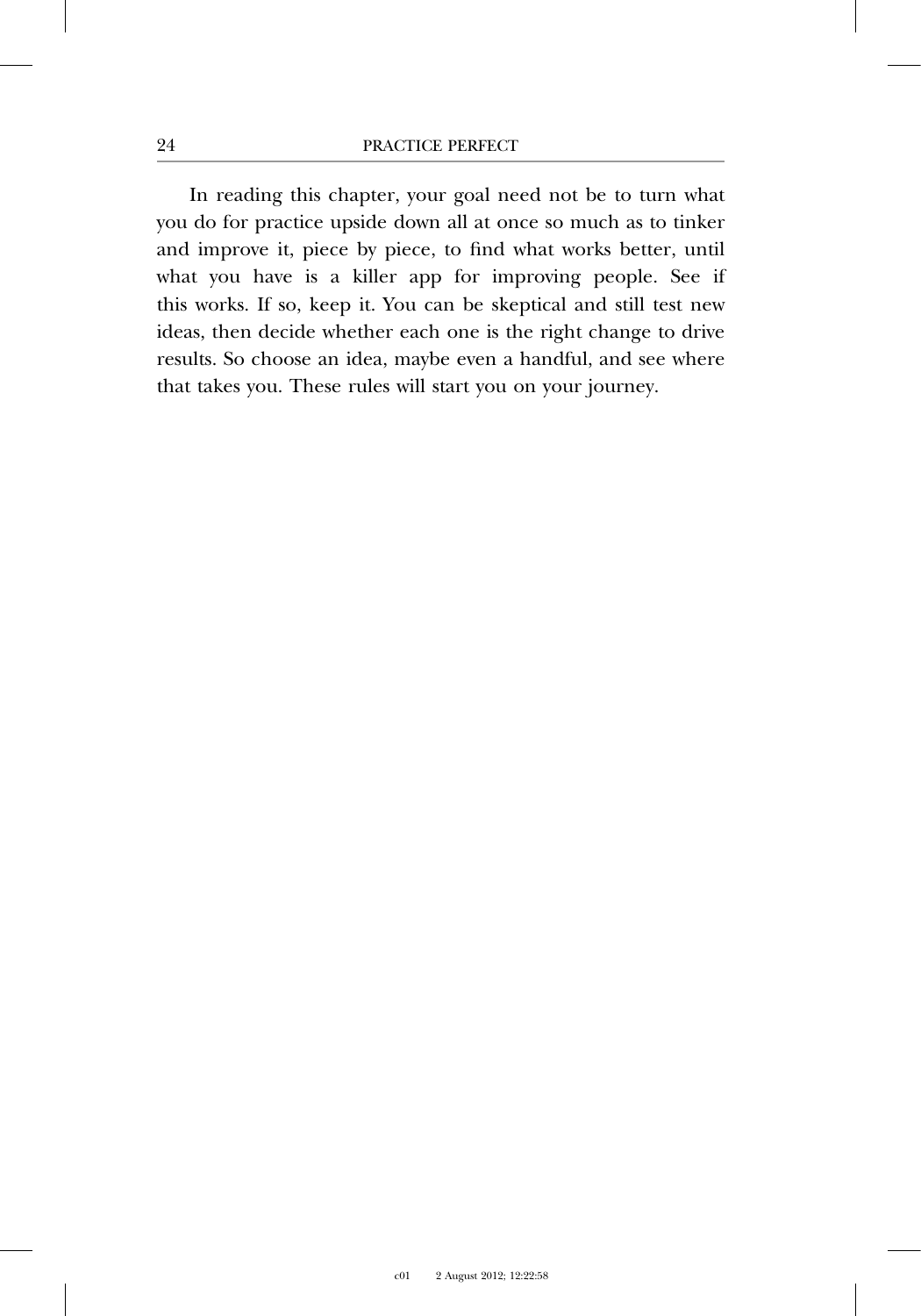# RULE 1 ENCODE SUCCESS

We are fond of saying "practice makes perfect," and indeed the title of this book plays on the connection between practice and perfection. But it is more accurate to say that practice makes permanent. In practice you can master a skill thoroughly or not at all, and what you master can be the correct method or one where your knees are locked. Either way, what you do is likely to become encoded—it will be instilled in muscle memory or mental circuitry and become habit—for better or worse. Practice all the wrong moves and your team will execute the wrong moves when it's time to perform. Practice without intentionality and you will perform without much intentionality. A critical goal of practice, then, should be ensuring that participants encode success—that they practice getting it right—whatever "it" might be. While that may sound obvious, practice that encodes failure is common. There are a lot of reasons for this, but two seem especially pervasive. First, we can fail to observe our practices carefully and strategically enough to see whether participants are getting things right, and second, we can put participants in situations that make failure likely in a mistaken effort to steepen the learning curve. In a minute we'll tell you a bit more about those two pitfalls but first, a brief digression on the topic of romanticizing failure.

Someone you know, maybe your Uncle Lou, tells a version of this story. He will be thinking back to the days when he was just learning to (a) write a legal brief, (b) ride a bike, (c) dance the tarantella, or (d) shingle a roof, and say, "By God, I tried it a hundred times. Got it wrong the first ninety-nine, but I picked myself up. Eventually I got it." Your Uncle Lou may be right that he learned that skill pretty well, and the struggle may have been invaluable to him—but just because a great many things have been learned via Uncle Lou's method does not mean that it is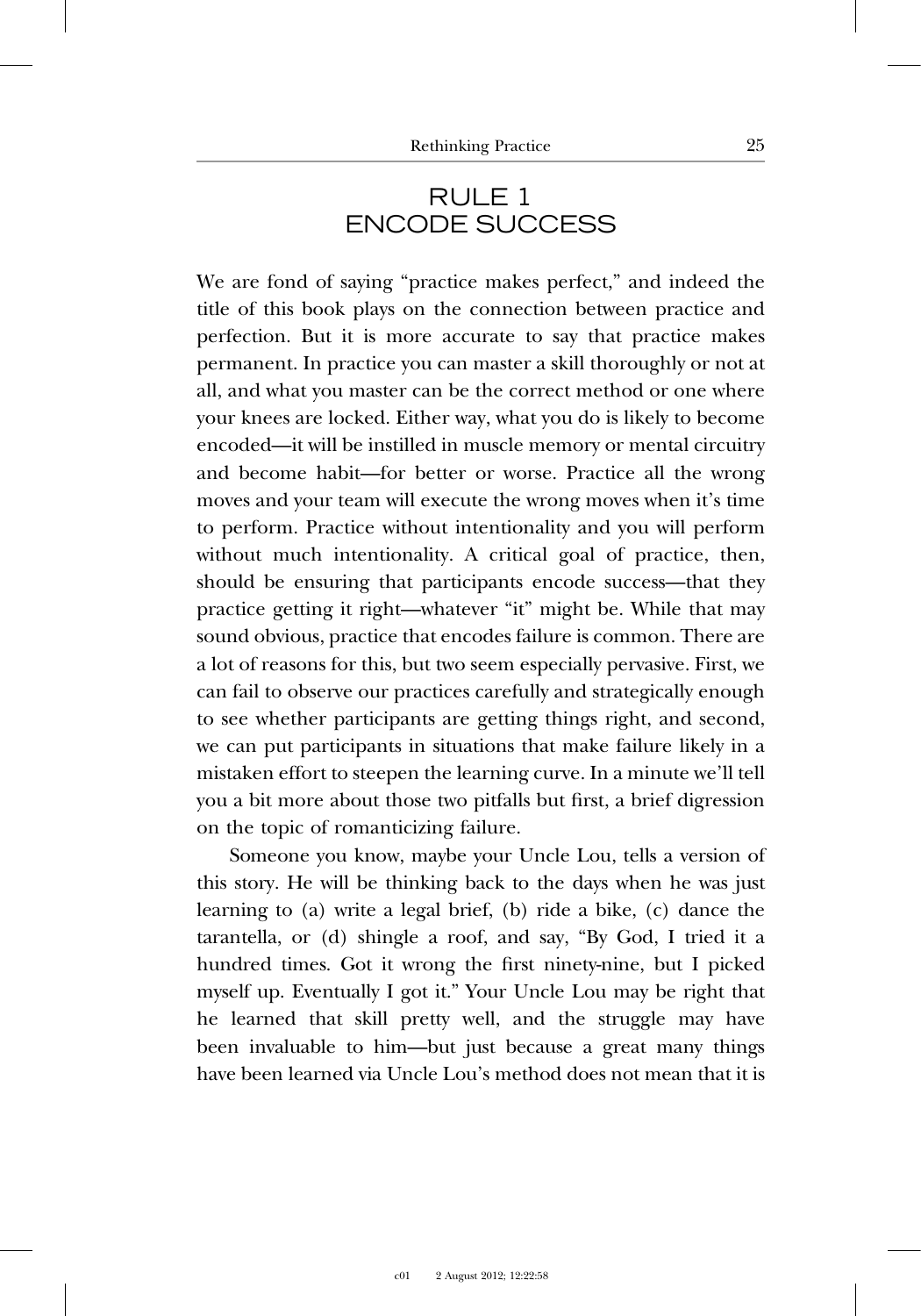### 26 PRACTICE PERFECT

the most efficient and effective way to learn in general. Uncle Lou may have learned at a cost, in time and effort, that was ten times what was necessary. Which means that the real story could equally have been how good he might have been if he'd learned more efficiently. If your job or your passion is to make success systematic, to train people to do something better than anyone else—value investment cash flows, teach public school children, field ground balls cleanly—be skeptical of stories that romanticize failure. While failure may build character and tenacity, it's not as good at building skills.

Let's look more closely at those two common reasons why practice encodes failure. The first comes about because running effective practice requires a systematic attentiveness to participants' rate of success. "You haven't taught it until they've learned it," Wooden liked to say, and the best teachers test to see how much students have learned—a process called "checking for understanding"—every few seconds. They realize that lack of understanding builds on itself and gets harder to fix the longer you wait, so they are always asking themselves, "Are students getting it? Am I sure?" In the case of practice, systematic observation of participants to ensure that they can do what you tried to teach them should include not just checking but acting on the results. Practice should be designed so that a participant who fails to succeed at an activity tries it over again. This can be within the activity's original setting (they go back to the front of the line) or in an impromptu one-on-one session ("Let's try that a few times standing right over here, Charles"). Checking for mastery requires responding to failure to remediate it as quickly and as positively as you can. But it also means thinking differently. It means thinking about participant performance as data. If you were running a practice session and three participants got the activity wrong followed by one who got it right, you might be tempted to think, "Good, they finally got it." It's just as plausible that the correct response would be, "Uh-oh. Only one out of four of them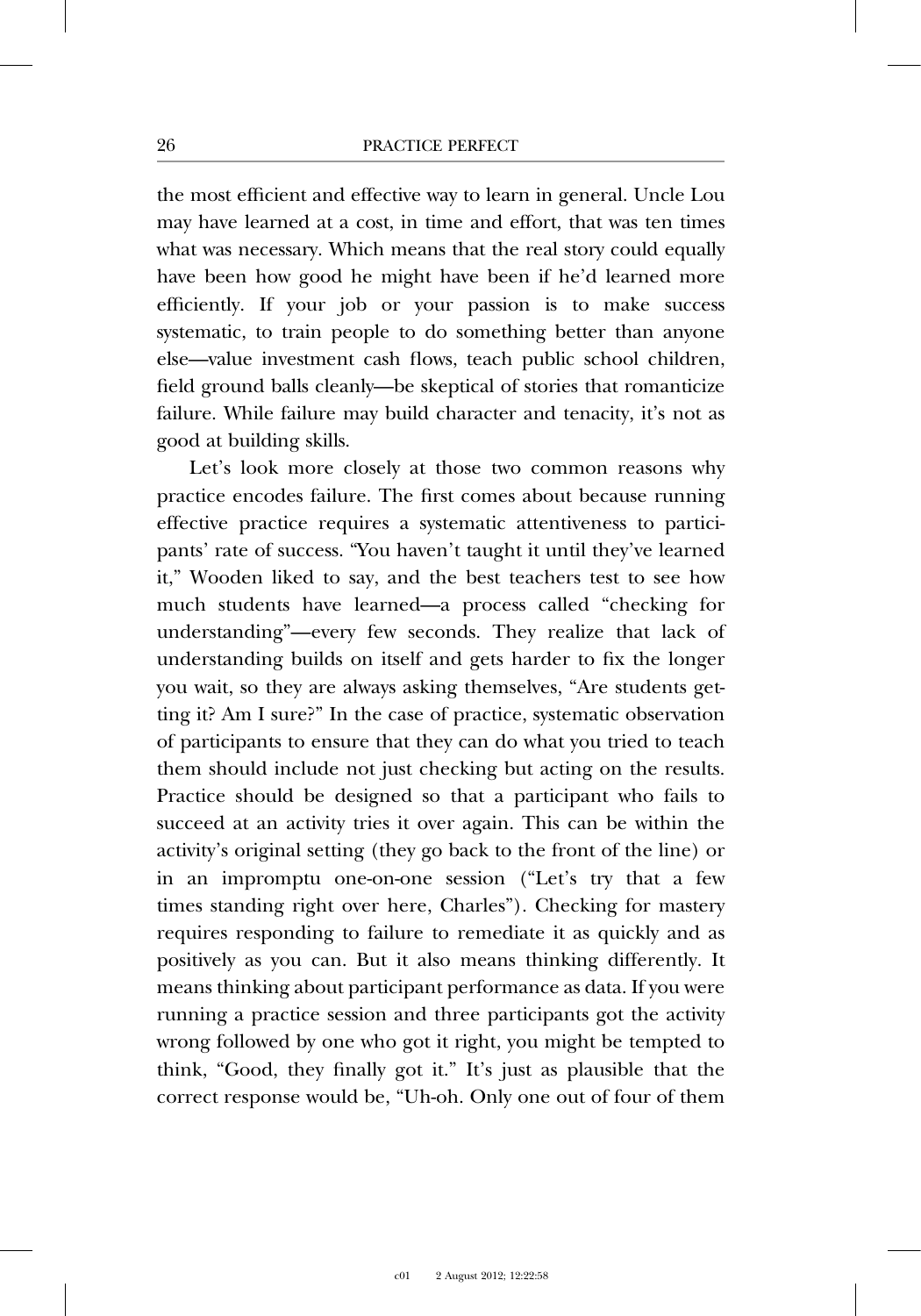got it." In other words, the news is cause for concern, not celebration. In the soccer practice we described at the beginning of the chapter, players encoded dribbling a soccer ball wrong and therefore got better at doing it wrong. One contributing factor was the drill's design, which made it difficult for coaches and players to be attentive to whether success was happening—to check for mastery. With five different activities going on at once there was probably too much for the coaches to process with the kind of systematic, data-driven focus that checking for mastery requires. Every time they turned, there was a new thing to be looking for: locked ankles, bent knees, being up on toes. The result was lack of awareness about participants' level of mastery of each task. The complexity of the drill increased the likelihood that failure went undiagnosed—and thus continued.

Another source of encoded failure is the tendency of coaches to double down on difficulty in the hope that this will steepen the learning curve. If hitting a hundred pitches in the backyard will make your daughter a better hitter, it's easy to think that hitting a hundred 60-mile-per-hour pitches in a batting cage will make her better even faster, but that's not true. Facing pitches that are moderately above her current ability level is likely to allow your daughter to apply small corrections to what she does and see whether they work. It allows her to get more efficient with her technique. However, if the pitches are too fast and result in her consistently missing the ball, she's likely to start reaching desperately to make contact, disrupting the things she already does well and trying random rather than productive adaptations. Straining fruitlessly at the streaking ball, she risks developing new bad habits.

Cognitive scientist Daniel Willingham observes in his book Why Don't Students Like School? that people learn fastest when the problem solving they are asked to do requires them to make small and steady leaps, when problems are challenging but not sink-orswim-ish. If the task is accelerated too much, learning slows down. What's more, Willingham observes, people like solving problems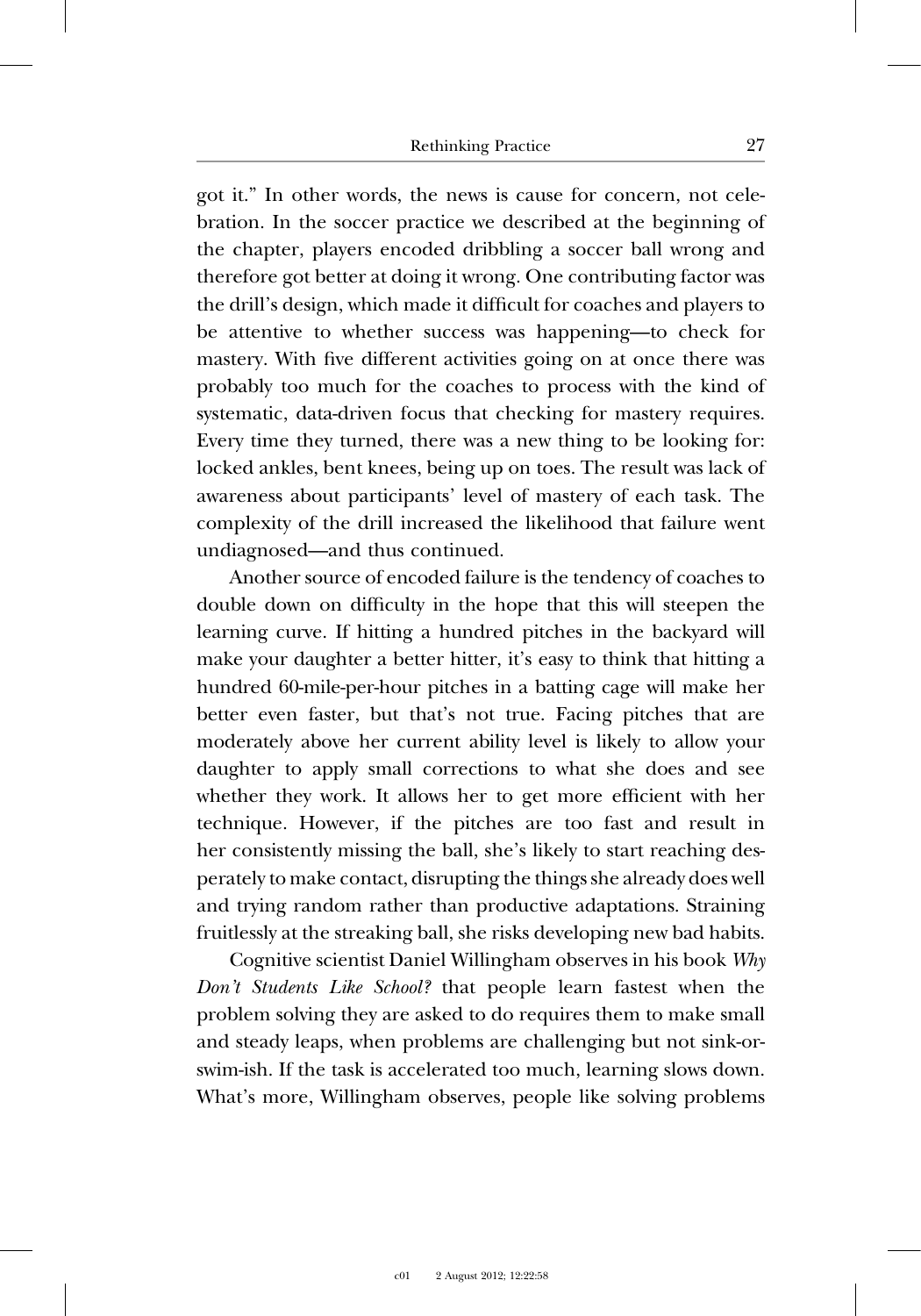### 28 PRACTICE PERFECT

when they are presented in a gradual and incrementally more complex way, which means people are actually happy when they are learning well. But this means that failure can also be costly. It may cause participants to give up. Only by immense forces of will do they keep going when they get it wrong time and again. The fact that Uncle Lou remembers his desperate, knocked-down-99 times struggle to learn so vividly only suggests that it was perhaps the only time in his life when he endured such a struggle.

Finally, it is important to consider what we mean by success. While we want participants to experience primarily success during practice, the ideal success rate still isn't 100 percent—if that's the case, then the activity isn't hard enough. You want a success rate that's high enough to be reliable: most of the participants get it right most of the time. If you start a process with a significant amount of error, don't stop until your participants have begun to encode success. If the error is persistent and prevalent, ask yourself whether there needs to be so much of it. Why not redesign the process instead, eliminating complexity or variables to make the task temporarily simpler, breaking a chain of skills down to focus on just one, or slowing things down so there's time to process the complexity and then speeding it up later on? As a rule of thumb, we use the following goal for practice: you want your participants to complete the fastest possible right version of the activity. If they aren't able to do it right, slow down and work back up to the original task. A corollary of this is to do the most complex possible right version your participants are able to sustain with consistent—if imperfect success. If they aren't able to do it right, eliminate complexity until you start to see mastery. Then build back up from there.

### Encode Success

 Engineer practice activities so that the success rate is reliably high; if the activities are especially challenging, ensure that they end with a period of reliable success so your participants practice getting it right.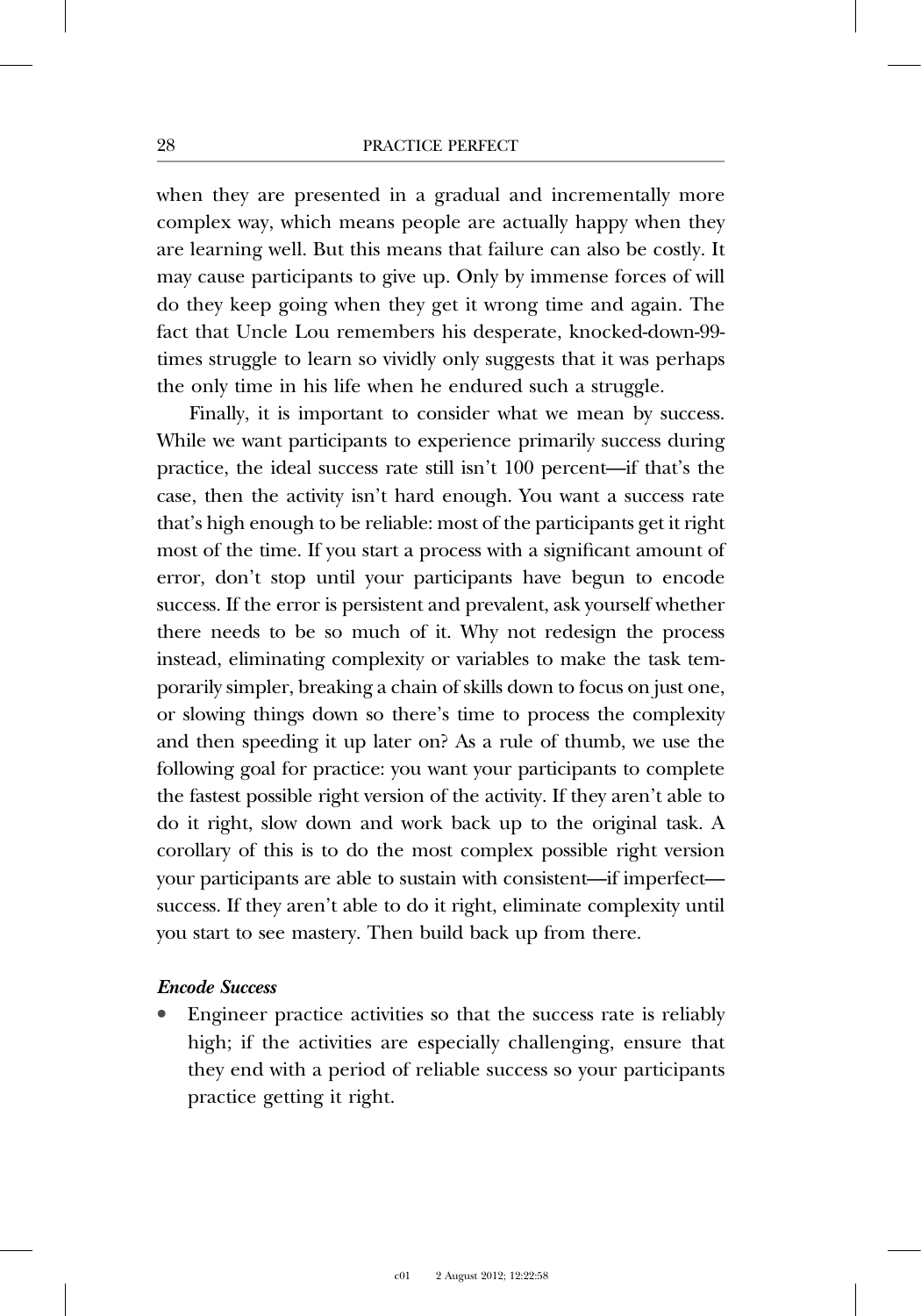- Check for mastery constantly. If activities don't result in reliable success, simplify temporarily so that participants start successful; then add complexity.
- Focus participants on the "fastest possible correct version" or the "most complex right version possible" for any activity.

# RULE 2 PRACTICE THE 20

The 80/20 rule, commonly cited among economists to explain a wide variety of events, is sometimes known as the "law of the vital few." It's a pattern that holds true again and again: 80 percent of results turn out to come from 20 percent of the sources. Your business digs into the data and finds that 80 percent of its profits come from 20 percent of its customers. Or in seeking to understand those high-value customers, the company finds that 80 percent of the useful information comes from 20 percent of the data points. Even though you spend a ton of money gathering the rest of the data, it doesn't actually help you that much.

The law of the vital few relates to practice as well. It suggests that to become great, you should focus more on practicing the 20 percent of things that most create value than the other 80 percent of things you could plausibly spend time on. You'd practice that 20 percent of things obsessively—80 percent of the time, some would argue—eschewing things of lesser value and becoming, metaphorically (or literally), the football team that runs five plays so well that even when everyone in the stadium knows they're coming, they're still unstoppable. With practice you'll get stronger results if you spend your time practicing the most important things.

One of the most counterintuitive but valuable things we've realized about practice is that the value of practicing something increases once you've mastered it. Most people say, when participants get to proficiency, "Good, they know how to do that. Now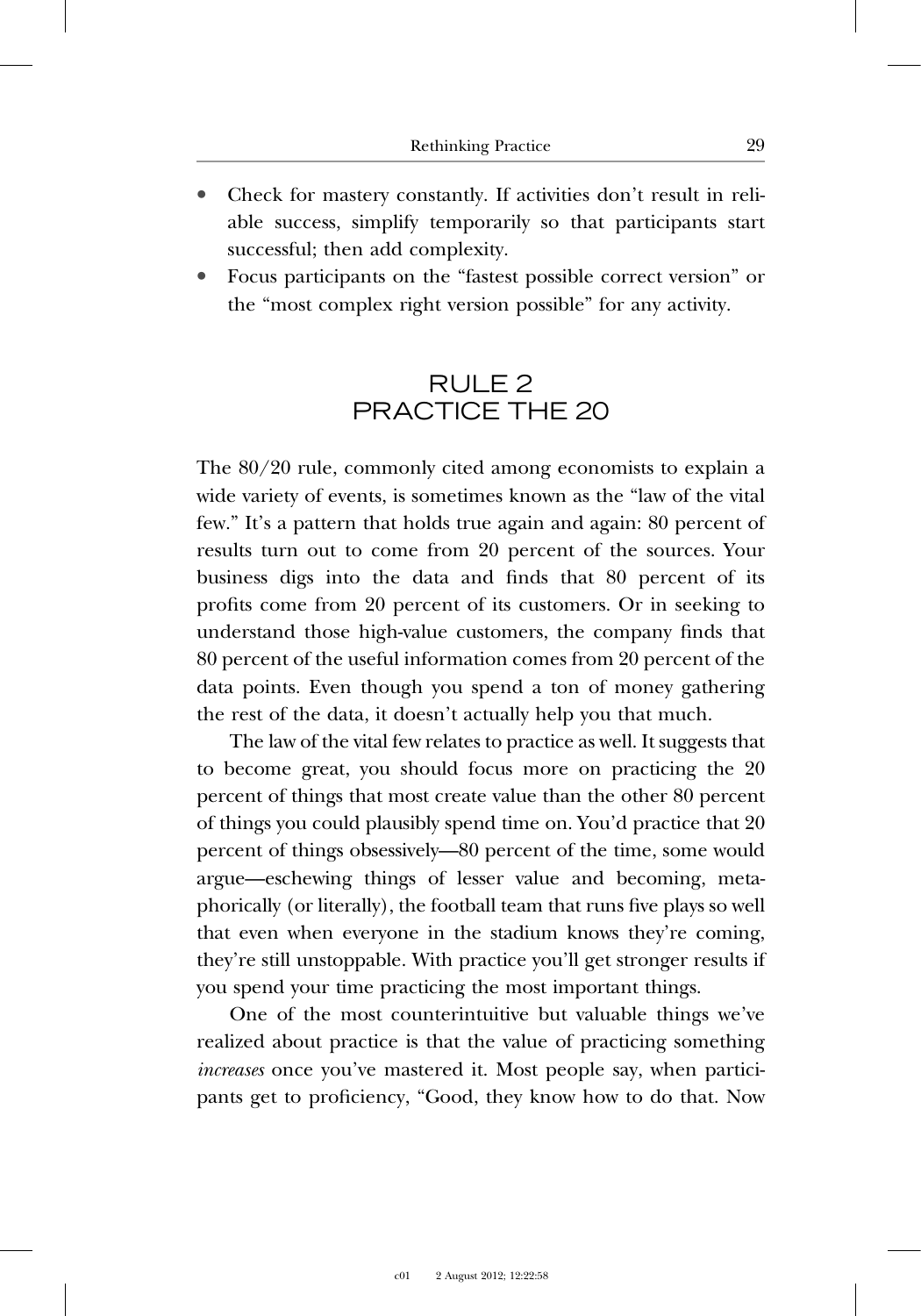### 30 PRACTICE PERFECT

let's move on." But if you are practicing one of those most important skills—one of the 20 percent of skills that drive 80 percent of results—don't stop when your participants "know how to do it." Your goal with these 20 percent skills is excellence, not mere proficiency. Keep going so that what you develop is automaticity, fluidity, and even, as we'll discuss later, creativity. Being great at the most important things is more important than being good at more things that are merely useful. Xavi Hernandez, one of the top soccer midfielders in the world, makes this point in an interview in England's Guardian. Xavi describes a single practice activity that characterizes Spanish soccer and explains its dominance. "It's all about *rondos*," he says, referring to a game in which four or five players pass a ball rapidly around the outside of a square and one or two players pursue the ball. "Rondo, rondo, rondo. Every. Single. Day. It's the best exercise there is. You learn responsibility and not to lose the ball. If you lose the ball, you go in the middle. Pum-pum-pum-pum, always one touch." The drill is so useful that players do it over and over—at the expense of something new. The value of the drill doesn't decrease as they get better at it; it increases. And in the end the fact that the Spanish have a specific name for this drill expresses its importance—and, incidentally, the usefulness of naming drills to allow participants to discuss them more efficiently. To be, like the Spanish, the best in the world and to develop a competitive advantage, be alert for the times, when participants learn something in an especially valuable type of practice, when it would be more productive to say, "Good, let's keep practicing this until we're truly great."

So how do you find the 20 percent of the things that are the most important to practice? You may know these things already from experience. If so, great. If not, data can be an excellent source of insight. What do your customers tell you they appreciate? What do your employees say makes them value their managers? What math skills most lead to mastery of algebra a year from now?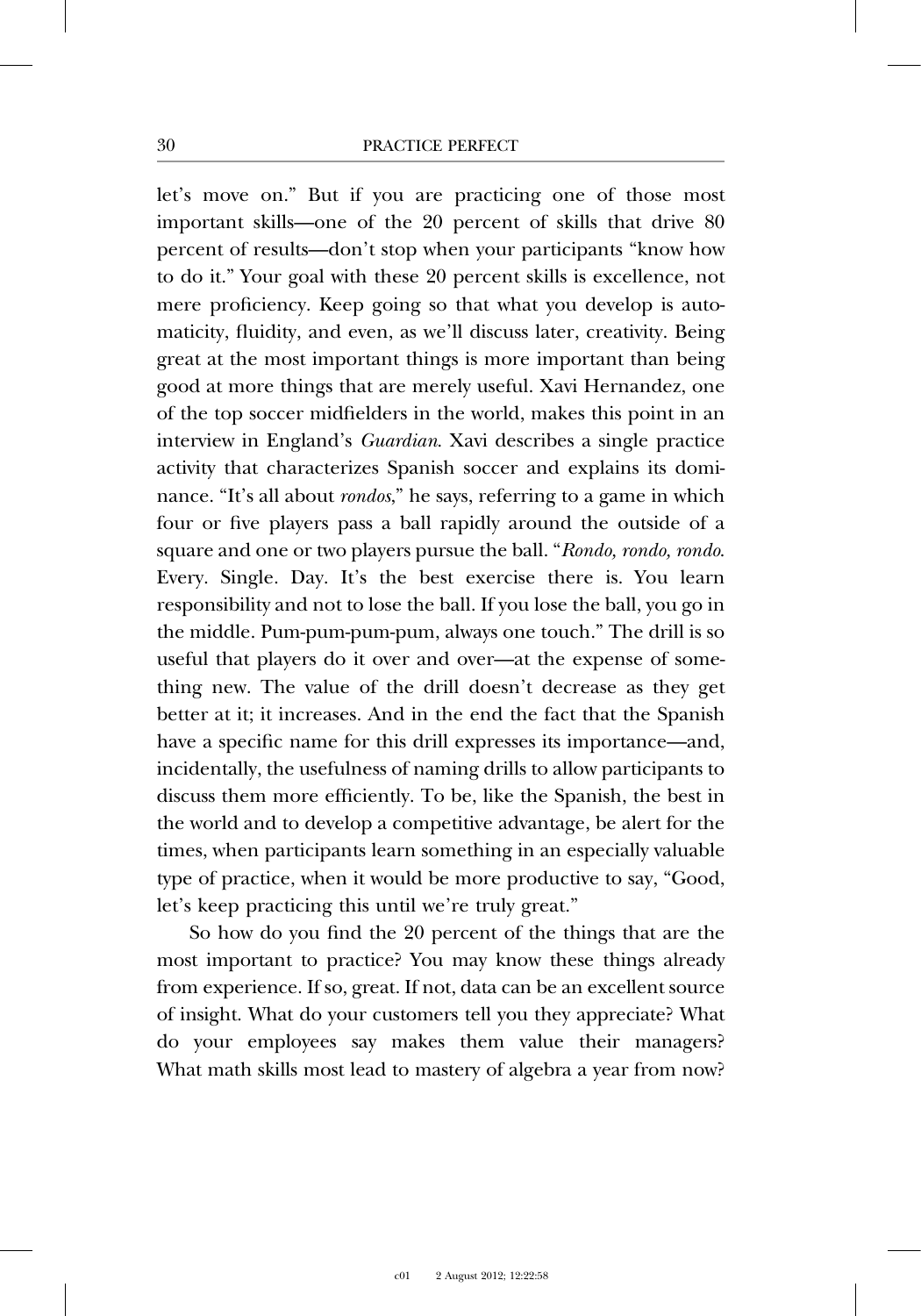What procedures in the operating room are most common—or are most likely to lead to errors, which could be eliminated?

If clear data are not available, consider harnessing the wisdom of crowds. We're stealing the phrase here from the book of the same name by New Yorker financial columnist James Surowiecki, who points out that aggregating the opinions of multiple people often yields an accurate analysis of a challenging situation—even if none of the people is an "expert." In one example, a missing submarine is found in the midst of thousands of square miles of open ocean by averaging the guesses of multiple scientists as to its location. No individual was close, but the average of all individual opinions was stunningly accurate.

If you're struggling to identify your 20 percent of things—if you don't know what the five most important things for a budding saxophonist to practice are—assemble a group of relatively informed people and ask them to name their top five. Using the five most frequently cited ideas as your answer won't be perfect, but it will be darned good and will allow you to begin practicing each topic to excellence. The goal is not to be good at basic skills and then move on. The goal, again, is to be great at the most important things.

It's worth noting that the 20 percent will change over time and thus require periodic reassessment. Assessing your 20 percent is also a smart way to use data. Tim Daly, president of The New Teacher Project, recently did this to revise the way his organization trains teachers. Daly realized that teachers TNTP placed in schools often never succeeded if they failed to learn to manage classroom behavior within the first two months. He asked his team to redesign training, dramatically reducing the number of topics on which new teachers received training and focusing on the skills they would need to establish a classroom culture until that goal was achieved. This change allowed them to spend 80 percent of their time on 20 percent of the skills and to better prepare their teachers for success. After that there would be more time, they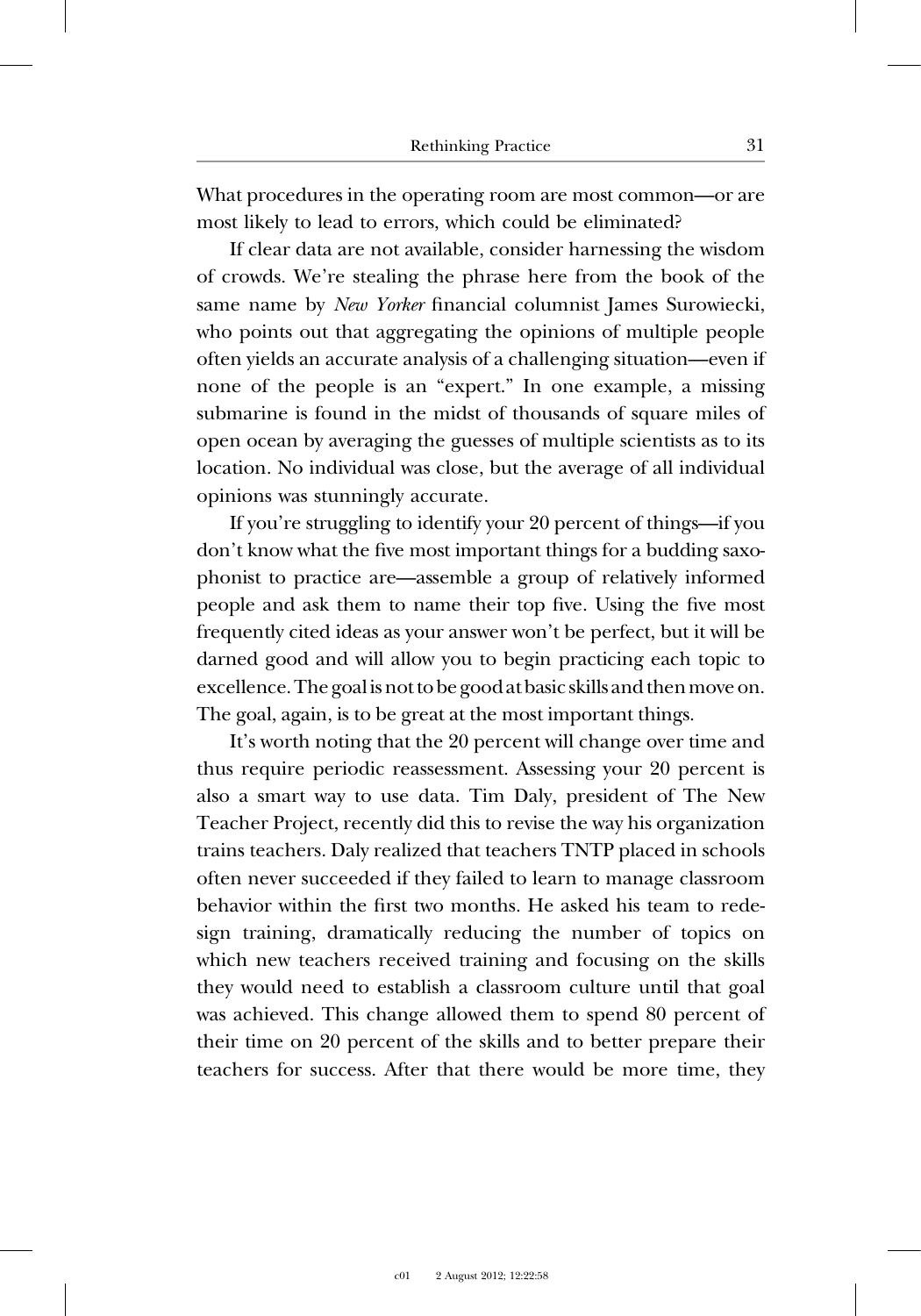realized, to practice skills that would be more important over the long run—a new 20 percent.

Your first instinct may be that organizing practices around the 80/20 rule will cause you to spend more time planning. The short answer is that you're probably right. You can't decide on Friday at 2 P.M. what you'll do for professional development that afternoon with your teachers; you can't decide each afternoon while driving to your daughter's basketball practice what you'll do at practice that day. The longer answer, however, is more nuanced. You have to build a map of your goals from the outset. And you have to design extremely high-quality activities for each of your 20-percenters that get progressively more complex. On the other hand, once you've done that, you'll no longer waste time preparing a smorgasbord of activities that you'll use briefly and discard. You invest in developing better activities that you will use over and over. In the end this may save you work.

### Practice the 20

- Identify the 20 percent of things you could practice that will deliver 80 percent of the value.
- Practice the highest-priority things more than everything else combined.
- Keep practicing them: the value of practice begins at mastery!
- Save time by planning better in advance.
- Engage participants by repeating productive drills with minor variations instead of constantly introducing new ones.

# RULE 3 LET THE MIND FOLLOW THE BODY

A colleague of ours, a teacher we'll call Sarah, spent a lot of time practicing giving directions to her students. She did this because students had sometimes struggled to follow her directions and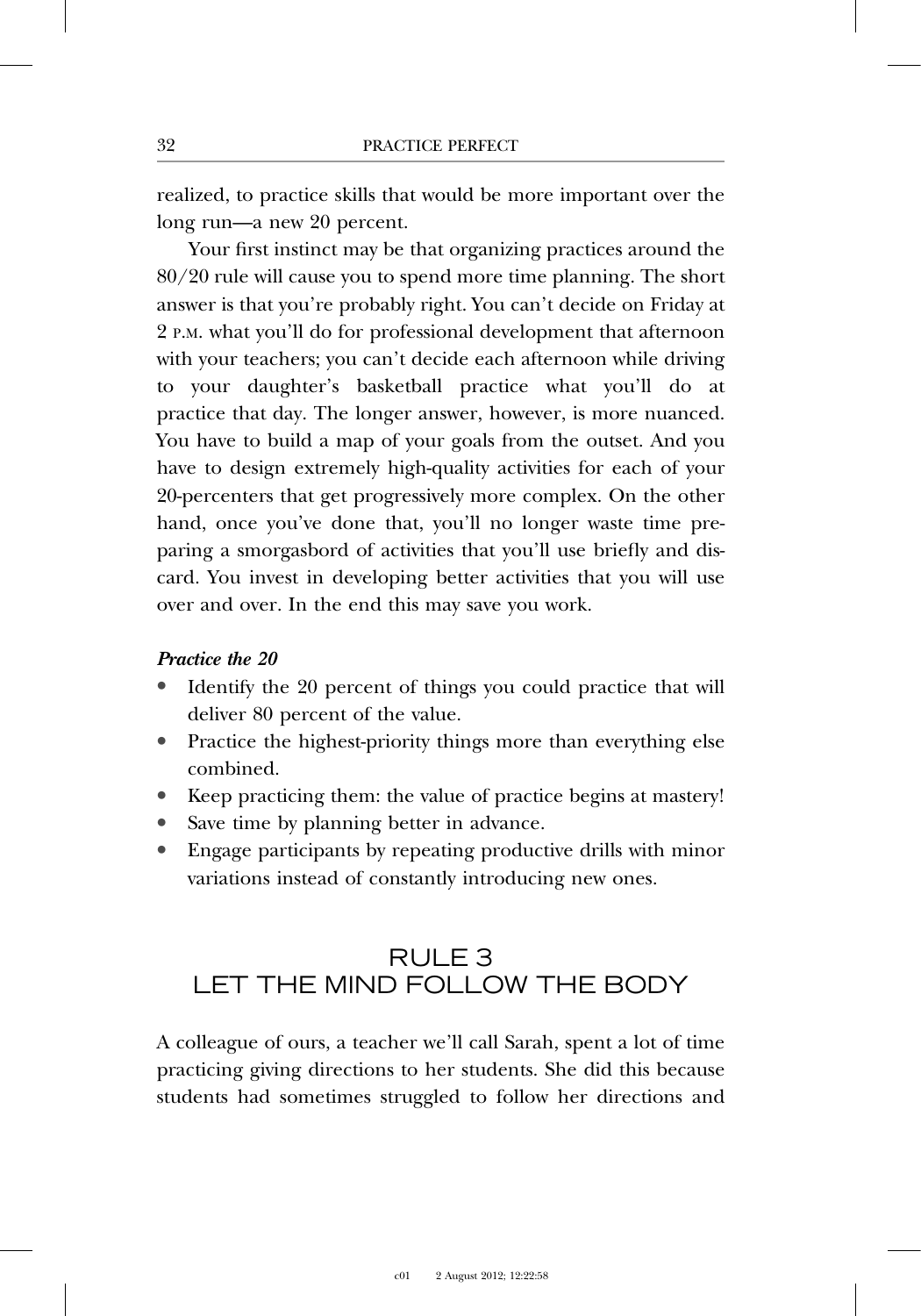several observers suggested that one reason might be the directions themselves: what Sarah asked her students to do was sometimes not so clear. So Sarah practiced, first writing out sequences of concrete, specific observable directions, a technique known as What to Do (described briefly at the end of this book). Then Sarah practiced saying aloud the directions she'd written as if she were delivering them to her class. She did this both on her own and with colleagues, and made revisions based on the surprising amount of insight she gained from hearing the words aloud. During the period of time when she was practicing her directions, she tried to make the skill a habit—that is, her natural way of thinking—so she practiced in every setting she could think of, even if only briefly.

A few weeks later, Sarah asked a colleague to observe her class. Afterwards, her colleague's first question was to ask Sarah herself how she thought it had gone. The good news, Sarah observed, was that the class had gone relatively well. Students had been orderly and productive, so at least she hadn't been embarrassed. But she apologized: she hadn't had a chance to try many What to Dos except at the beginning of class. She didn't demonstrate the skill she'd been practicing. Perhaps the observation had been a waste of time. Her observer had seen something totally different, however. She had seen Sarah use What to Do time and again when students needed a quick correction to help them back on task. Sarah, in short, had been using the thing she had practiced without even realizing it.

Sarah had made a habit of a skill through practice; in the game, when her mind was processing other things, it relied on the new habit without her realizing it. This experience may well be familiar to musicians and athletes and others who practice regularly. Once you have learned a skill to automaticity, your body executes, and only afterwards does your mind catch up. Customer service representatives who are trained to be calm with angry customers don't get any less frustrated in an adversarial situation; rather, they have normalized an emotionally constant response by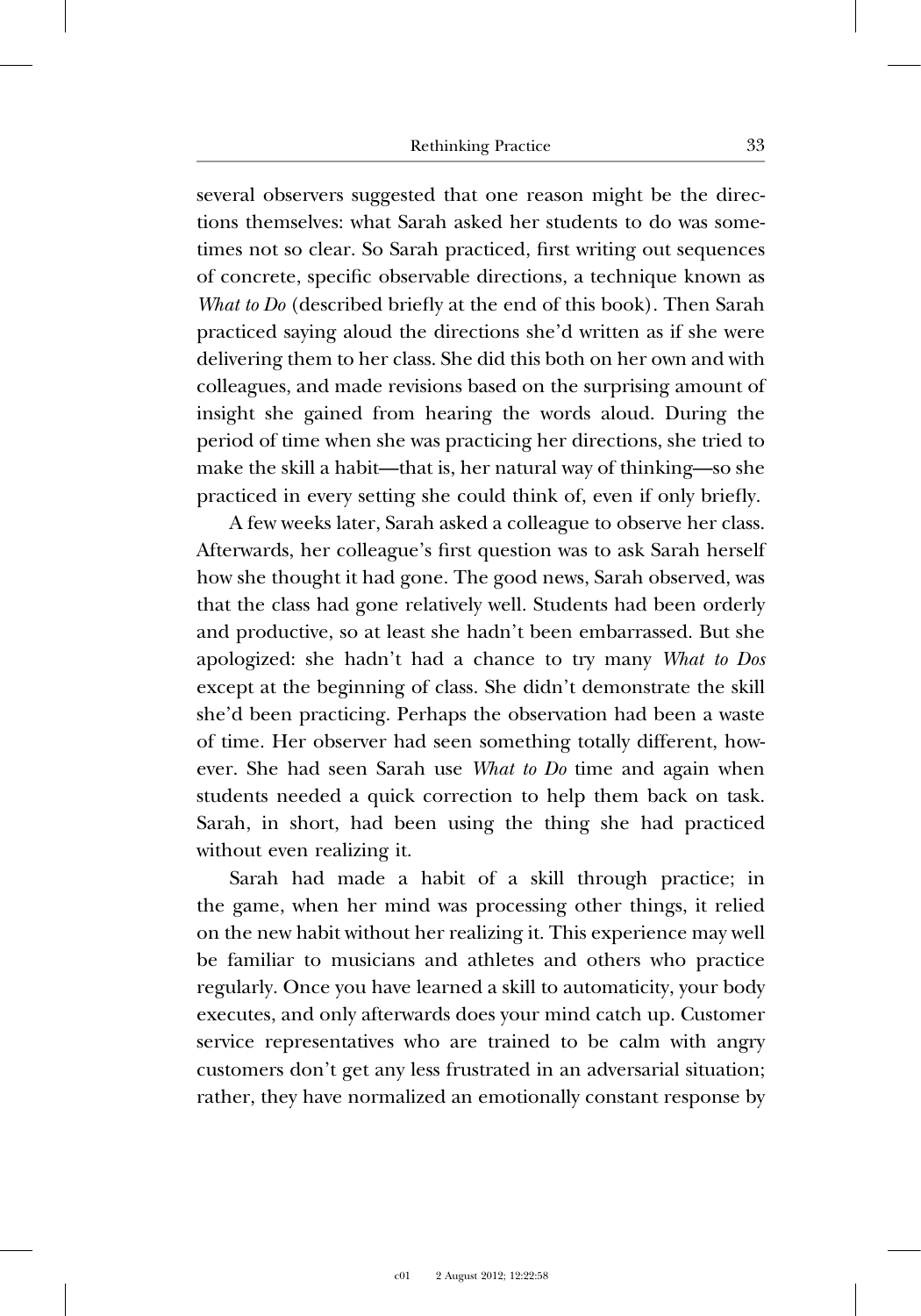### 34 PRACTICE PERFECT

practicing it. They do it without thinking, and this is exactly the point: the best way to get employees to behave calmly in the face of difficulty is not to ask them to consciously choose to exude calm during tense calls; it is, rather, to practice being calm in tense situations over and over so that it happens automatically.

In Incognito: The Secret Lives of the Brain, science writer David Eagleman describes not only the ways our brains do things we are not fully aware of, but the critical importance of our brains relying, entirely unconsciously, upon behaviors we've learned by rote. In one example, he describes research conducted on amnesia patients, whom researchers had learn and practice a video game. Because they had no short-term memory, they were unable to recall playing the game, but when they played again their scores improved at the same rate as those with fully functioning memories. The takeaway: You don't have to be aware of your knowledge to use it.

In fact, awareness often gets in the way. It is not a quirk of survival but a necessity that, speeding down the highway, your foot moves to the brake pedal well before your conscious brain has time to get involved in analyzing the decision. For people who perform for a living, the imperative of training the mind to execute unconsciously is also strong. Eagleman describes the ironic fact that "a professional athlete's goal is to not think." Rather, his goal is to develop "economical rote algorithms" during practice so that "in the heat of battle the right maneuvers will come automatically." Consider hitting a baseball. It takes about 0.4 seconds for a serious fastball to reach the plate. "Conscious awareness takes longer than that: about half a second," writes Eagleman, so most batters are not consciously aware of the ball's flight. The entire process happens before the batter becomes aware of it. Success is based on habits the batter has built but cannot consciously manage in the moment when they are most needed.

A synergy of conscious problem solving and automaticity developed through practice. This phenomenon is evident every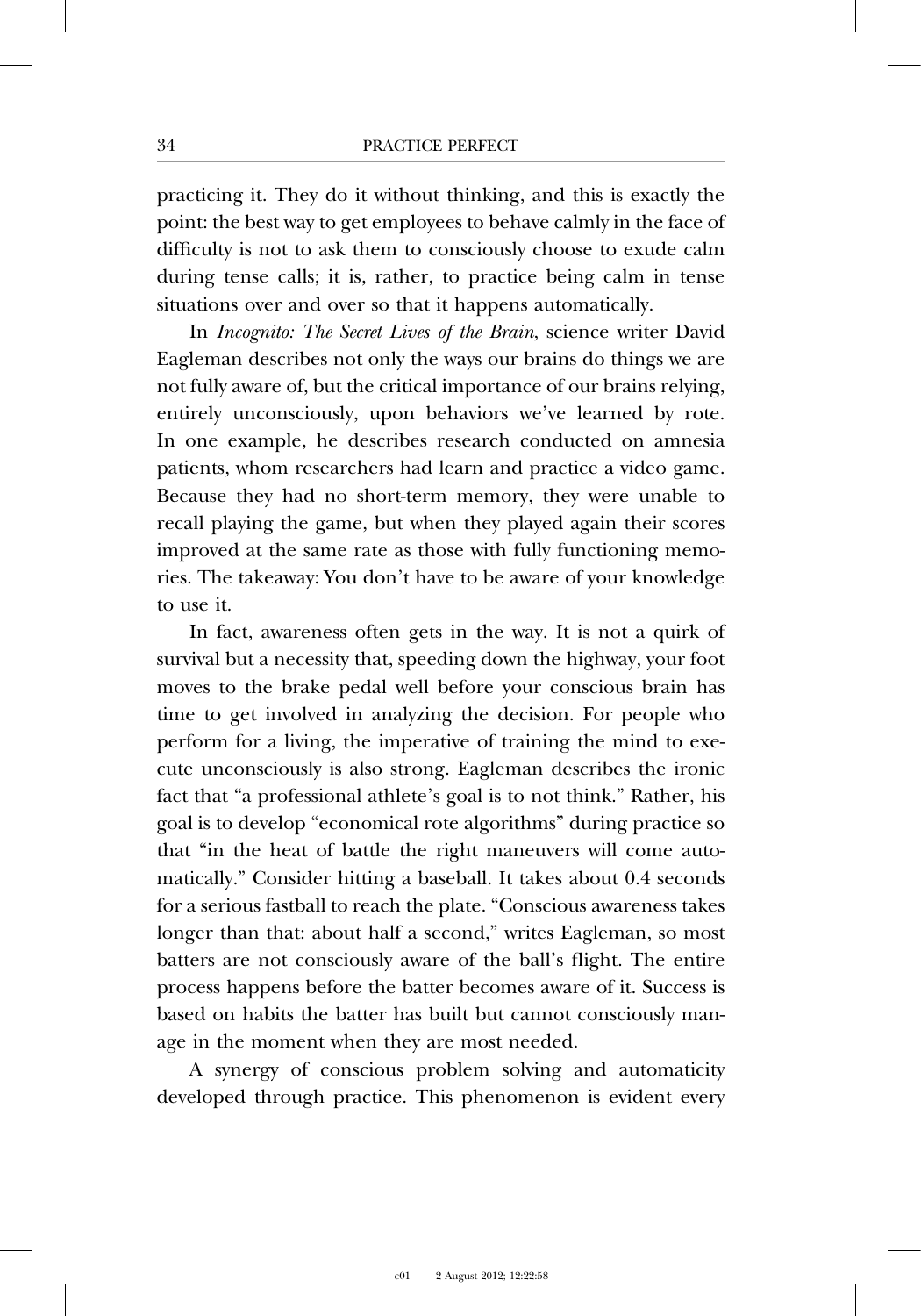time you drive. Not only do unconscious habits you've burned into your memory determine many of your actions, but while all of this is happening you may engage in some of your deepest and most reflective abstract thinking. While you are executing a series of complex skills and tasks that were at one time all but incomprehensible to you, your mind is free to roam and analyze and wonder. If you use practice to build mastery of a series of skills, and if you build up skills intentionally, you can master surprisingly complex tasks and in so doing free your active cognition to engage with other important tasks.

Our colleagues Nikki Frame and Maggie Johnson, you may recall, met for ten minutes every morning to practice responding to unexpected student answers. In the course of a few weeks, they managed to master the skill. One of the results was that Nikki and Maggie were left with additional processing capacity during class, which allowed them to focus on intellectually abstract and strenuous tasks.

Imagine how powerful this idea could be if applied in other highly technical or complex settings. Imagine doctors practicing, for a few minutes a few times a week, reacting calmly to agitated patients during examinations. Once they were able to do this with equanimity, it would both limit patient agitation and increase the processing capacity doctors had to listen to and assess their patients. They would solve complex problems at a higher rate by limiting the brain's focus on manageable aspects of the interaction. We will pick up this realization—that rote learning works in synergy with deep thinking—in our next rule, Unlock Creativity . . . with Repetition.

### Let the Mind Follow the Body

- Stress learning skills all the way to automaticity so that participants can use them automatically—and before they consciously decide to.
- Build up layers of related automated skills so that participants can do complex tasks without actively thinking about them.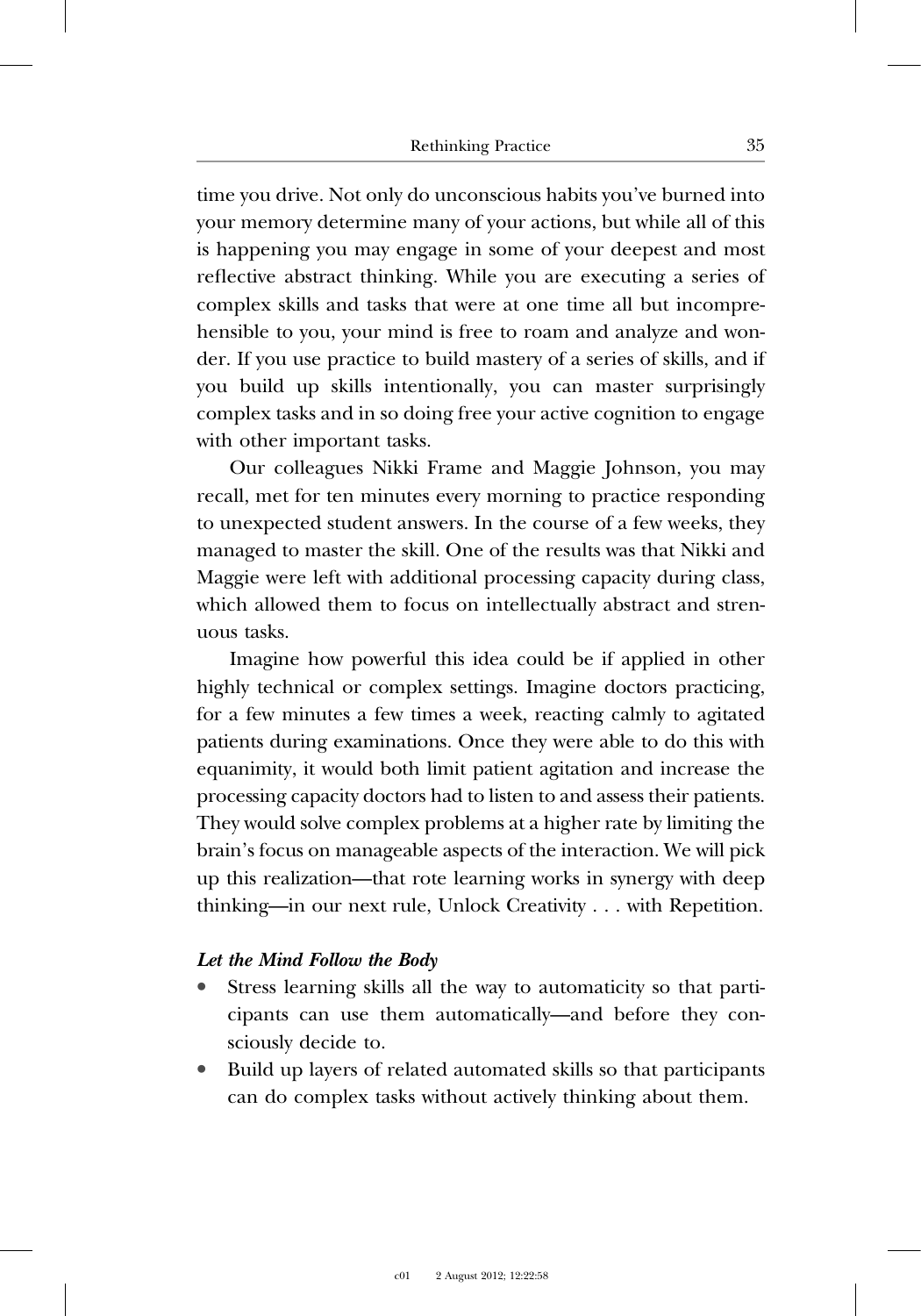Automate fundamentals, but also look for more complex and subtle skills that may also respond to automation. It's a false assumption that only simple things can become habits.

# $R$ ULF4 UNLOCK CREATIVITY . . . WITH REPETITION

Here's a useful observation from John Wooden that establishes a corollary to Rule 3: "Drilling creates a foundation on which individual initiative and imagination can flourish." If Rule 3 suggested the power of learning things by rote because it allows you to do them with unconscious efficiency, its corollary, Rule 4, focuses on what your conscious mind is doing while your unconscious mind is executing. To examine this, you might ask yourself when in the day you have your most creative thoughts. The answer is likely to be when you are taking a shower, driving your car, brushing your teeth, orjogging; that is, when you are doing some task you have done a thousand times and can complete automatically.What yourmind is often doing when you are executing such tasks is thinking creatively. One way to get more creative is to give your mind the capacity to wander a little bit in settings where it had previously been encumbered—that is, by automating skills required in those settings.

Athletes and other performers often describe how, after a certain amount of experience and practice, the game "slows down" for them. What this means is that at certain points in the game their mind has gotten access to new processing capacity because complex actions have come to require a smaller percentage of available capacity. All of a sudden they can look up and see an open teammate or a new passing lane. This gives us more perspective on the connection between automaticity of highfrequency skills and creativity, a connection that Johann Cruyff makes even clearer.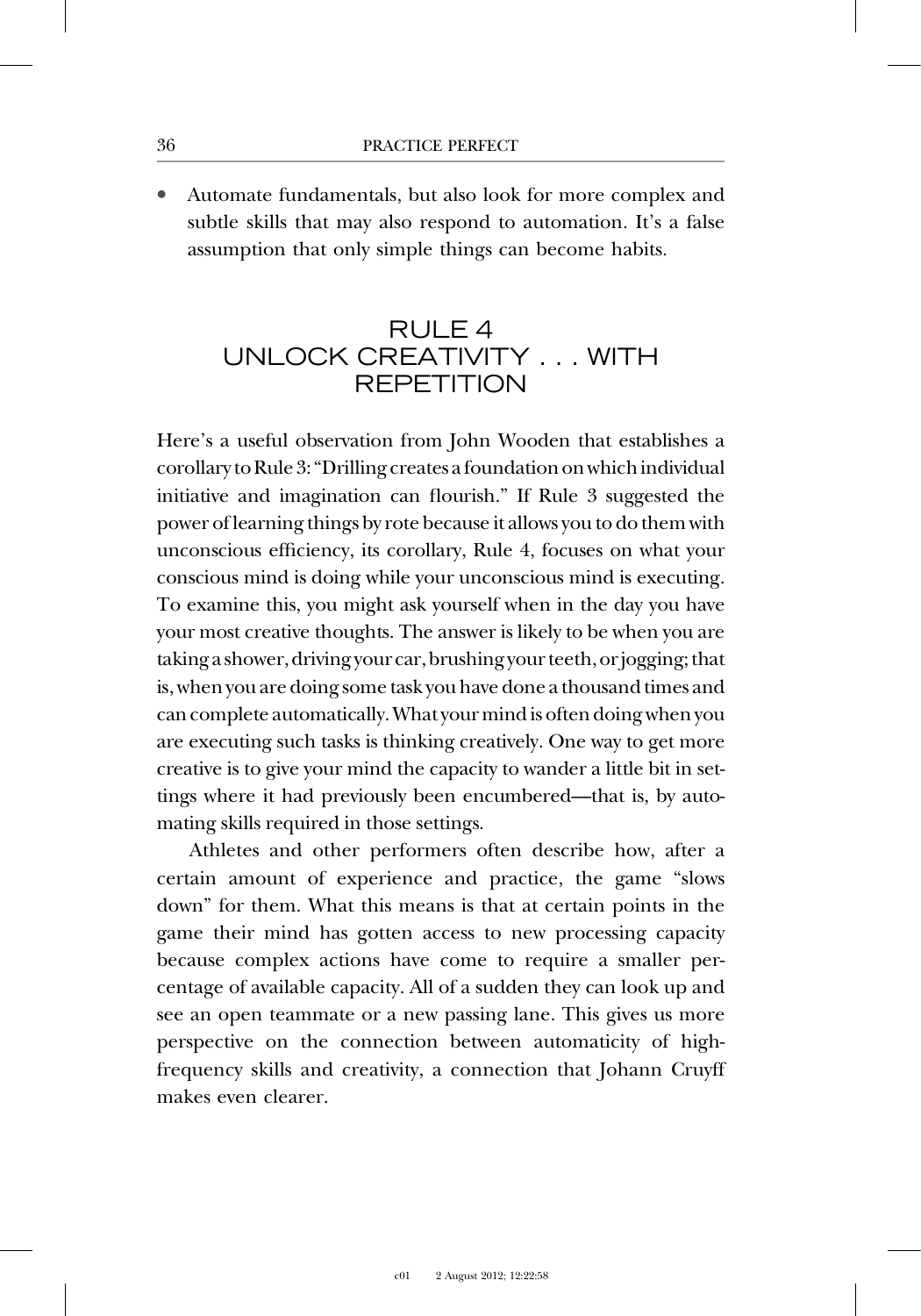Cruyff, counted among the five or so greatest soccer players of all time, is often cited for his unparalleled creativity. In a game, he would suddenly flout deeply rooted expectations about what to do in a certain situation and do something entirely unexpected—with devastating effect. In an interview, he was asked to recall players who, in his youth, were better than he was but who failed to succeed. Recalling them, he said, "They were very good players. But at a certain moment it has to be done quicker, where instead of having two meters to control the ball, you have half a meter and if the ball moves half a meter, you've lost it. When there was pressure it was all over. It had to be faster." Cruyff didn't say he had become more creative. Instead, he noted his automaticity at core skills the 20 percent—under pressure. He was automatic and therefore prone to thinking about other things while executing. Creativity, it turns out, is often practice in disguise, and to get more of it, it often helps to automate other things. If you want to unlock creativity at certain critical moments, you might identify skills required at those moments and automate them in order to free up more processing capacity for creative thinking.

It's worth pausing here to observe that arguing in favor of more drilling would set many American educators on edge. Many educators perceive drilling—which they characterize with the pejorative "drill and kill"—to be the opposite, the enemy, of higher-order thinking. To them, an explicit correlation between imagination and drilling would be anathema. Learning that asks students to memorize and automate will reduce their ability to generate creative thoughts and make cognitive leaps, such educators might argue.

The problem with that argument is that learning generally doesn't work that way. As cognitive scientists like Daniel Willingham have shown, it's all but impossible to have higher-order thinking without strongly established skills and lots of knowledge of facts. Cognitive leaps, intuition, inspiration—the stuff of vision—are facilitated by expending the smallest possible amount of processing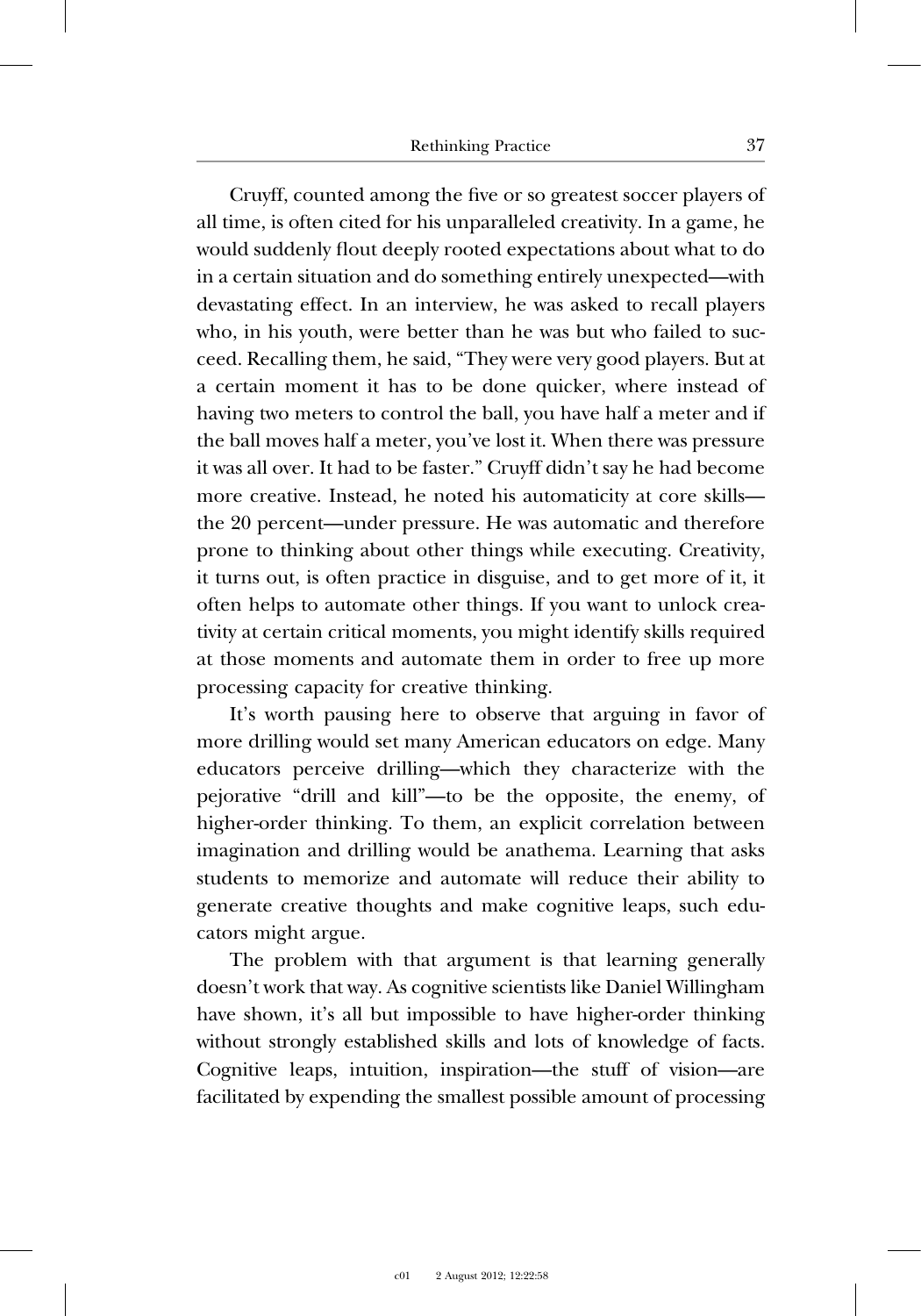### 38 PRACTICE PERFECT

capacity on lower-order aspects of a problem and reapplying it at higher levels. You leap over the more basic work by being able to do it without thinking much about it, not by ignoring it. This synergy between the rote and the creative is more commonly accepted in many nations in Asia. "Americans have developed a fine dichotomy between rote and critical thinking; one is good, the other is bad," write the authors of one study<sup>1</sup> of Japanese schools. But they find that many types of higher-order thinking are in fact founded on and require rote learning. Creativity often comes about because the mind has been set free in new and heretofore encumbered situations.

In business school Doug once worked in a group trying to solve a macroeconomic problem. It came down to an equation made up of dozens of variables scrawled across a whiteboard. Solving it seemed impossible. Then, a member of the team—educated in Eastern Europe, not coincidentally—walked to the whiteboard. "This part of the equation must be negative," he said, circling a series of variables. "This coefficient is negative, and every other value is positive." He then circled two more strings of variables. "These two must be positive, because in this one all of the values are positive and in this one we multiply two negative values. So we have, really, in this equation a negative times two positives. This must give a negative." He sat down: "Like this, we will all go bankrupt." He had leapt over and across the problem in a way no one else had, not because he ignored the rote work but because he was so facile at it. To skip over the mundane parts you have to know them cold. John Wooden said that "[I] wanted to be as surprised as our opponent at what my team came up with when confronted with an unexpected challenge." What's counterintuitive is Wooden's belief about how you got there. Drilling let players' creativity emerge under pressure.

We began experimenting with the idea that increasing repetition could unlock creativity and individuality in our own teaching workshops and applied this idea to an activity called the "Strong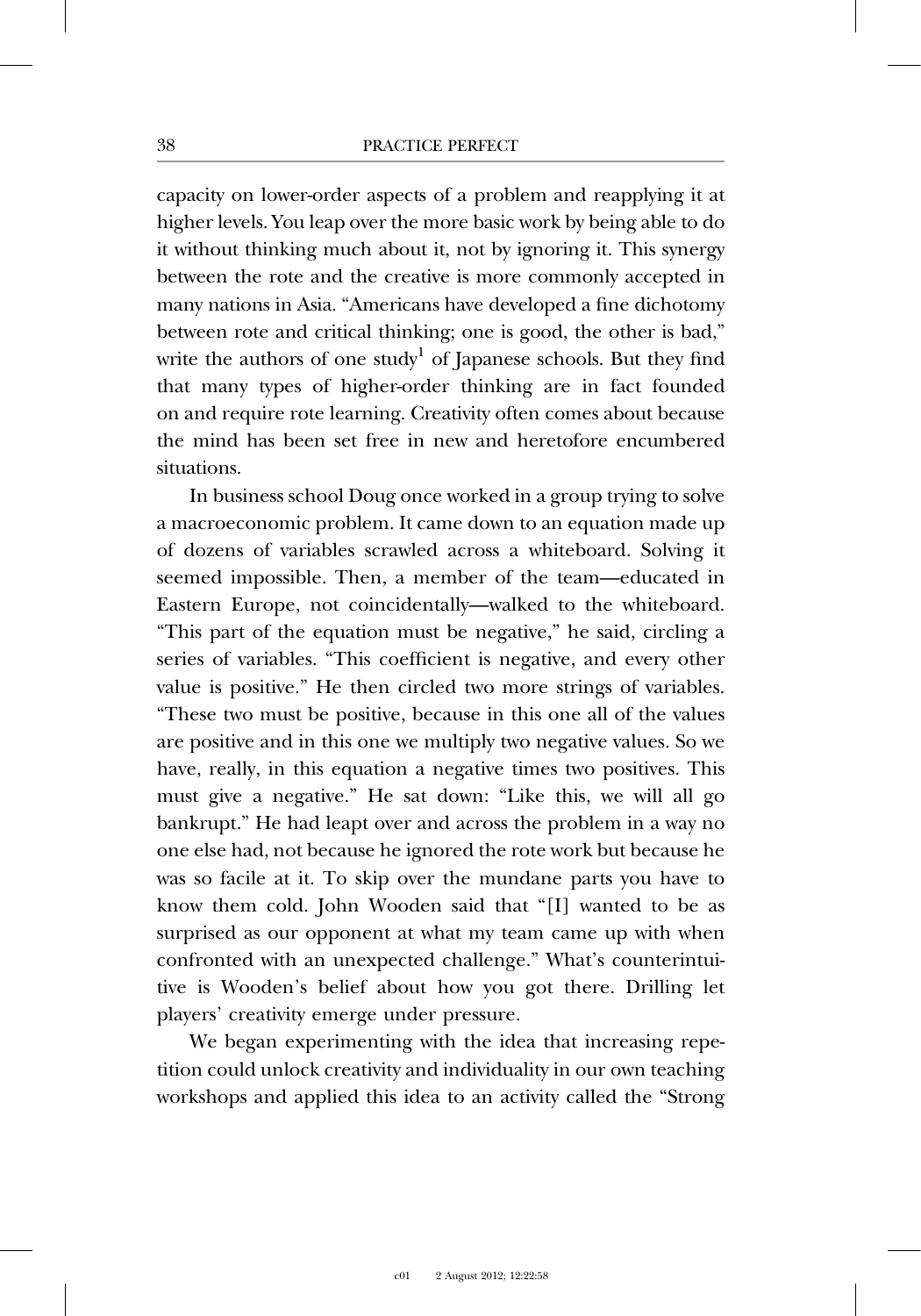Rethinking Practice 39

Voice" layup drill. In the activity (described in the back of the book), teachers practice prompting a slouching student to sit up. They cycle through a line playing the roles of teacher, student, and coach (who gives feedback). They practice using nonverbal skills to ensure compliance. The first time we ran the activity, we asked people to go through the line two or three times. What we saw was people doing something and thinking about it at the same time. Participants were completing the task but awkwardly and without adaptation to their own style and manner, so we made some simple changes.

First, we split groups in half. Instead of practicing in groups of eight, they practiced in groups of four. This doubled the repetitions each participant got. On the first try, participants were all over the map in their approaches; people tried using gestures that worked as often as they tried ones that didn't. They made sweeping, almost theatrical hand gestures, for example, that seemed strange and awkward. Over time, successful ideas began to emerge, and as a group they began to "get it," to internalize a vision of what the activity, well implemented, should look like: symmetrical posture and slow, controlled gestures. Variation decreased. People borrowed ideas from one another and began to look like each other. Some educators might have argued that the drill was causing creativity to decline. But then as we continued to practice, variation began to reemerge. Teachers made subtle changes to their gestures or their tone. Slowly, individuals developed their own style. Some were stricter; some were warmer. Some communicated with hand gestures; others gravitated to facial expression. Variation reemerged. Creativity was back—within a narrower range but with greater effectiveness.

After one workshop in which participants had completed perhaps fifteen iterations of the drill, one teacher made an especially insightful comment. On a final round of the activity, we asked teachers to assume that the student they were correcting was their most motivated and positive student, on a difficult day. "I felt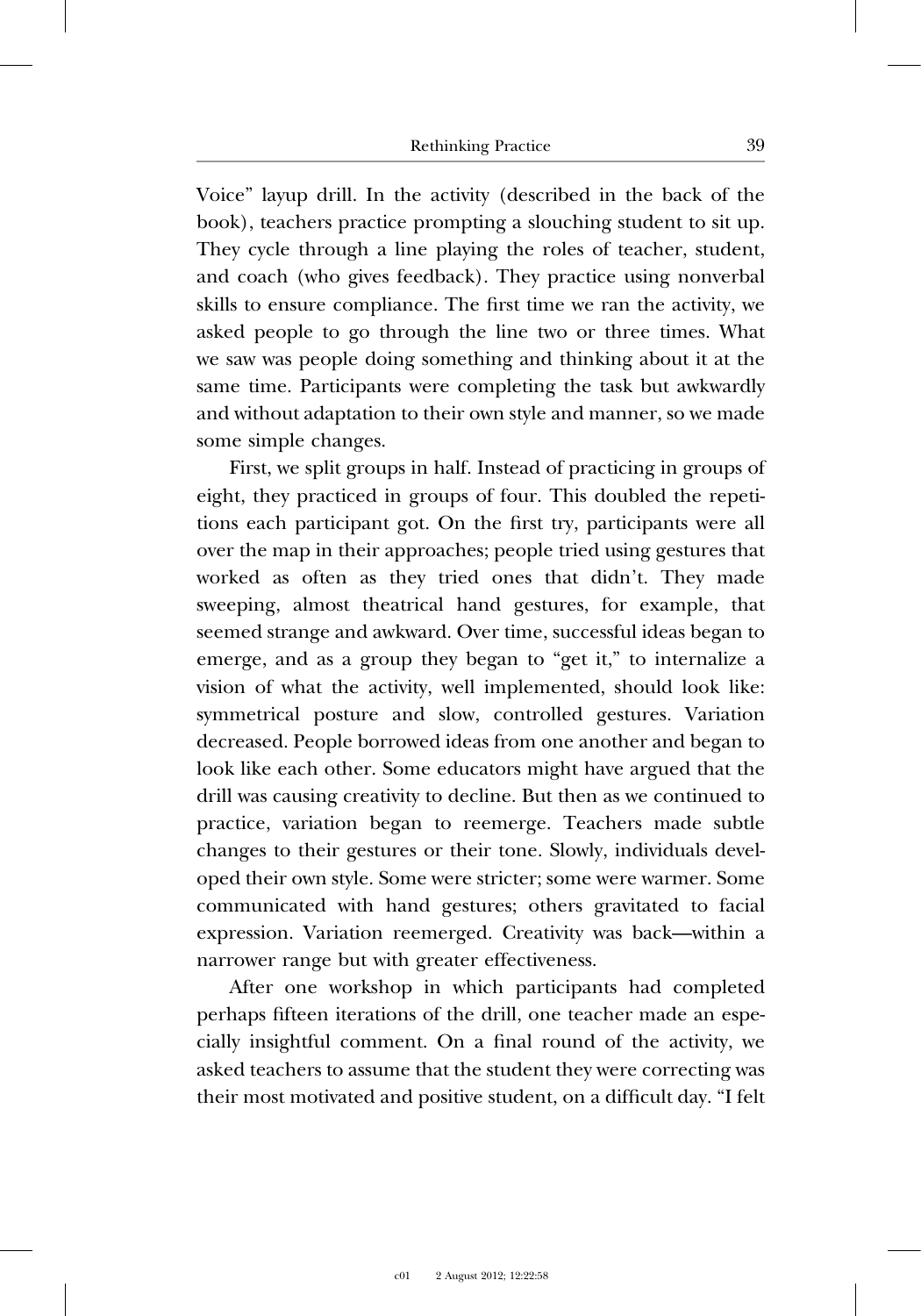like I was teaching from light," she said. "I was correcting, but it was positive—because I cared about her. I could feel the difference and I started to think, My gosh, why don't I always teach from the light?"

The three of us have returned to her observation time and again. We find it inspiring and powerful—in part because it is indicative of the type of people who teach and why we love the work so much, but also in part because it emerged from the meditative nature of practicing a mundane and unheralded moment, over and over. This insight might never have happened without an activity that may have at first appeared banal. Repetition gave rise to meditation and then wisdom.

### Unlock Creativity . . . with Repetition

- Automate skills to free participants' cognition to be more creative.
- Look to automate skills at exactly the moments you need creativity most, to free up processing capacity.
- Push participants to reflect later, after they've practiced enough to better understand what they are doing.

# RULF<sub>5</sub> REPLACE YOUR PURPOSE (WITH AN OBJECTIVE)

Everyone has a purpose in mind when they lead practice, but to truly turn activity into achievement, replace your purpose with a clear and focused objective. The difference may seem semantic, but an objective is different from a purpose in four key ways.

The first difference between a purpose and an objective is that an objective is measurable. Having a purpose means knowing what you want to work on—passing, for example. Having an objective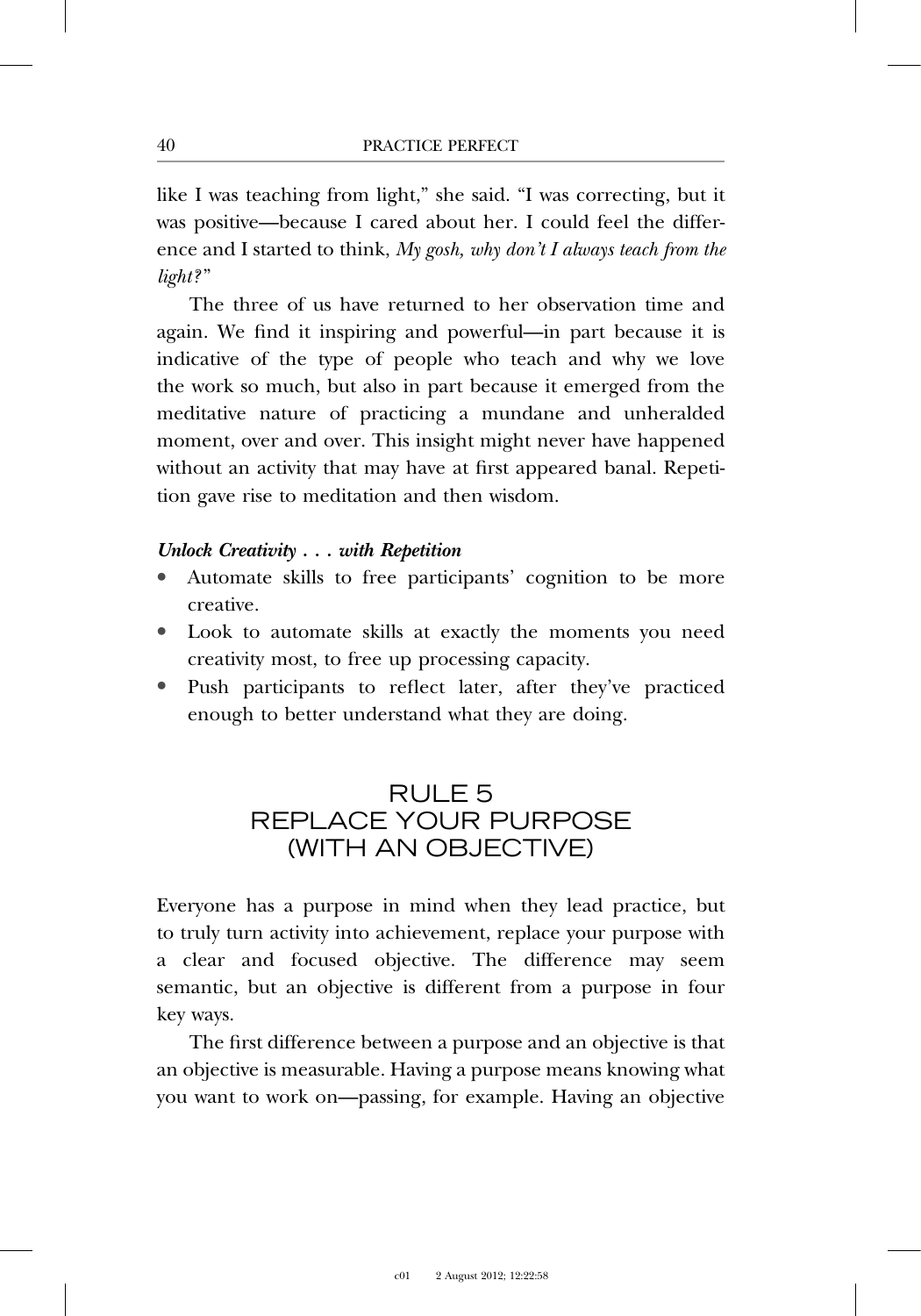means defining specifically what your participants will be able to do by the end of the session—"be able to pass the ball accurately on the ground for distances of twenty yards." When an objective is measurable it means that at the end of the session you can tell, via observation or a quick assessment, whether you have succeeded at teaching it. You can't see whether your players can pass by the end of an hour: in what setting and under what circumstances do you mean? As a result you can't really tell whether you've accomplished anything. By contrast, you can see whether players can consistently pass the ball accurately over distances of twenty yards on the ground, though measuring that might cause you to get even more specific: "be able to pass the ball accurately on the ground for distances of twenty yards so the receiving player does not have to adjust his position on eight out of ten tries." Framing your goal precisely and measurably lets you understand more clearly what your players can do and how effective your teaching was, and allows you to set high standards—"we're not done until we get it eight of ten times."

Second, an objective should be manageable: you should be able to accomplish it in the time available. You couldn't expect players to master the skill of passing in an hour of practice; they'll spend years mastering all of its nuances and skills and settings. But depending on the skills they've mastered in previous sessions, you might hope to have them master a singular aspect of passing. And only by knocking down all the pieces of passing effectively, day by day, will they master the larger art.

Here's what those first two criteria might look like in a professional setting. If you were working with a group of surgical residents, you would replace a purpose like "We're going to practice preparing for surgery" with an objective: "We're going to practice applying our preoperative checklist with a full team, identifying and fixing small errors." That would be a focused objective. We'd bet on a team that addressed ten such precise objectives in sequence over a team that engaged in generalized practice ten times in a row.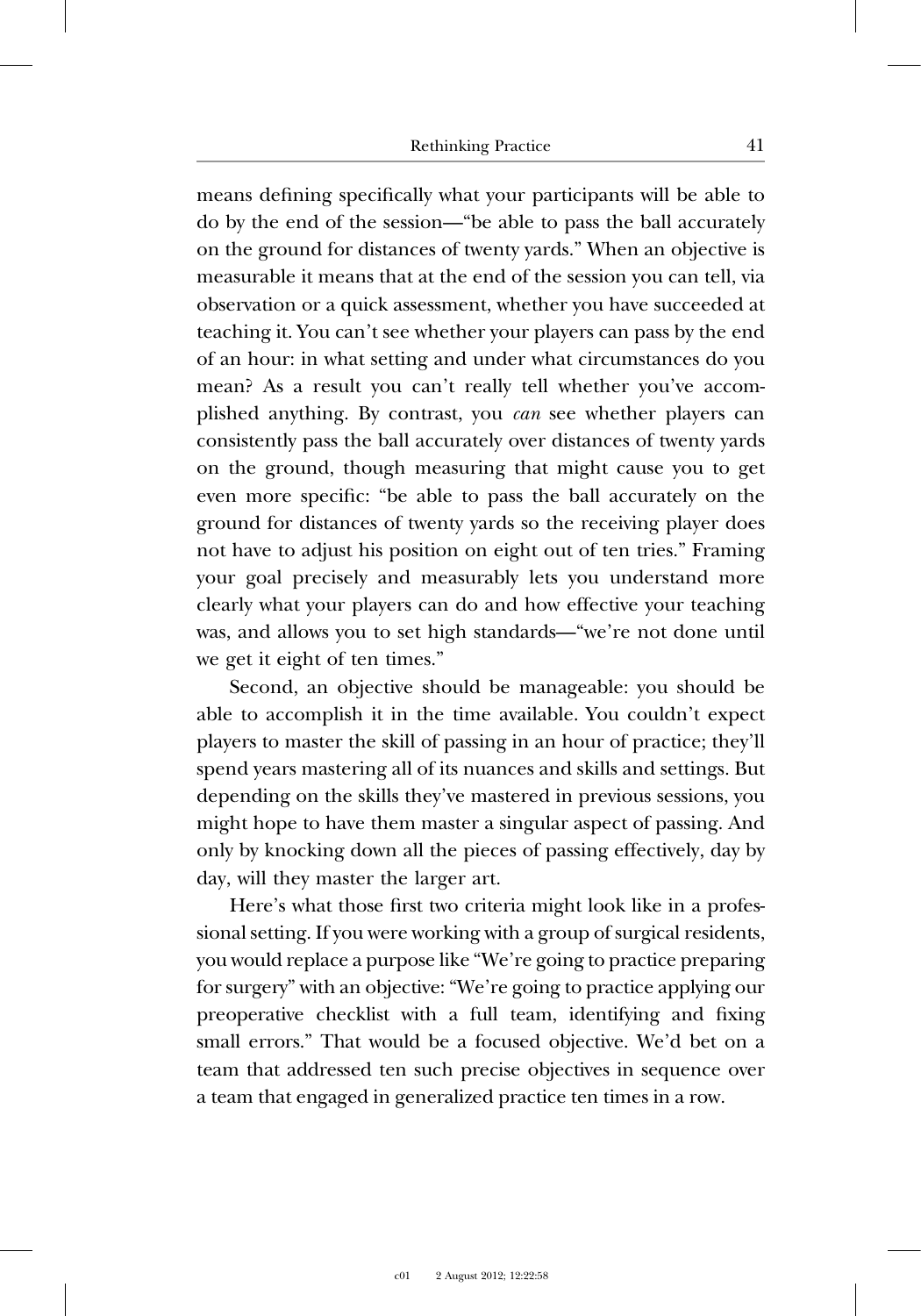In addition to being manageable and measurable, an objective should also come with mastery guidance—one or two things to focus on in doing it right. You tell your surgical residents, "to do it right you want to focus on getting your light source shining down on the incision, and to use standardized signals to ask team members to adjust lighting." In the case of passing the ball accurately on the ground over long distances, you'd want your players to focus on locking their ankle when striking the ball and following through with their knee raised. This allows participants to practice with focus and intentionality and to concentrate on successful execution versus mere completion of an activity.

Last, an effective objective is made ahead of practice, and this is perhaps the biggest challenge of all. Many practices begin with the thought, "What am I going to do tomorrow?" (or even this afternoon!). When you ask this question, you are starting with an activity, not an objective—with the action, not the reason for it. In the end, you can't decide if an activity is the right one to do until you know why you're doing it. Instead, start by asking what you are going to accomplish, and then ask what the best route to that goal is. When an objective is made first, before the activity, it guides you in choosing or adapting your activities. When it comes second, after you decide what you'll do, it is a justification.

This may seem like an esoteric difference, but it isn't. We once videotaped a champion teacher in his classroom, a guy who amidst a school of "pretty good" had achieved consistently outstanding results among his students. After taping his class, we lingered to watch a training session run by the principal of the school, who asked the staff to write down the percentage of their planning time they used to plan their lesson and the percentage to define their objective. The principal went around the room asking teachers to share what they wrote. "Ninety percent of my time on the lesson activities, ten percent on the objective," said one teacher. Another said 95 and 5; a third, 80 and 20. The principal came to the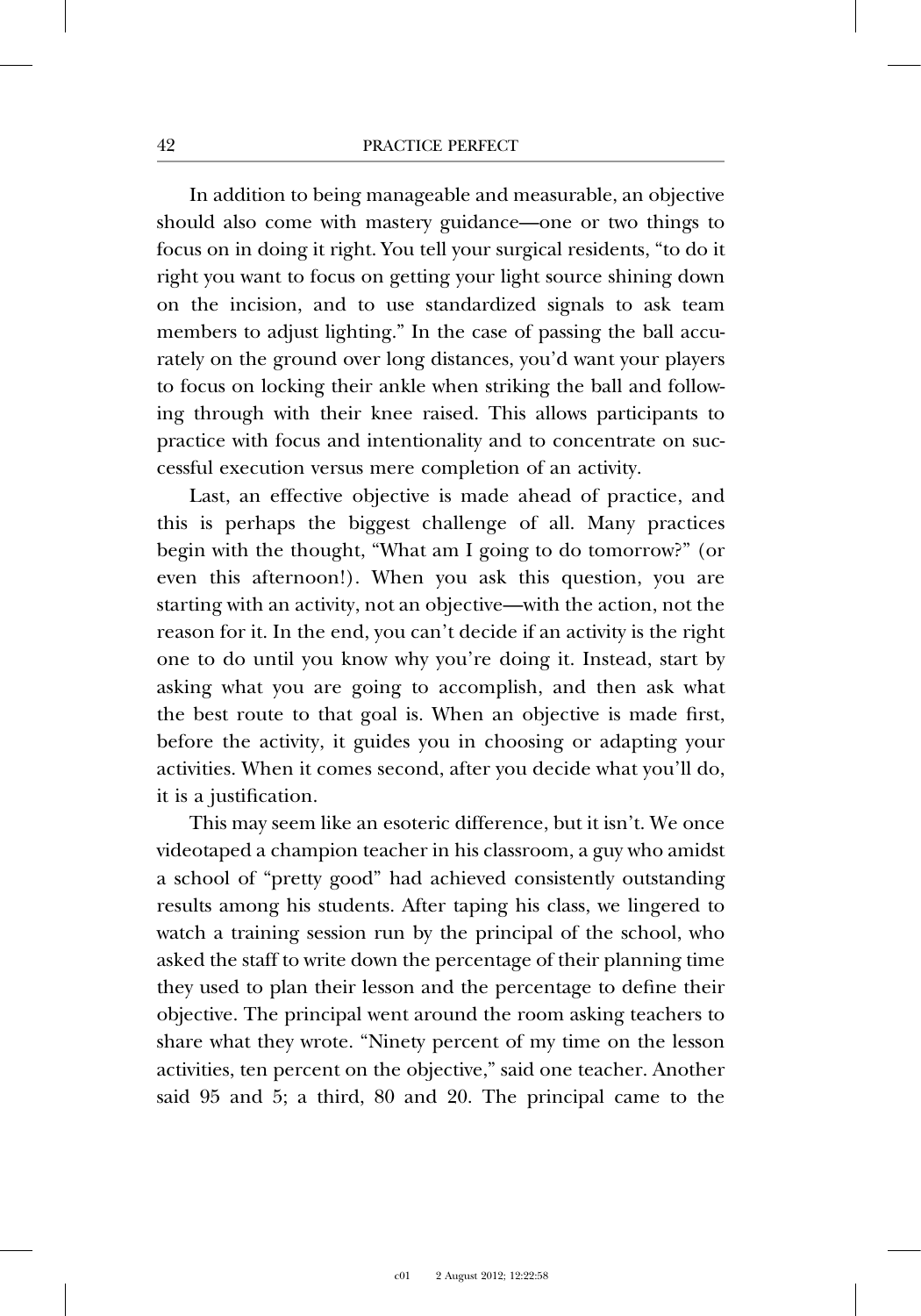teacher we'd taped, the champion teacher: "Ten or twenty percent of my time on the activities," he said, "eighty or ninety percent of my time on the objective." Great teachers understand that you start with the outcome you desire. The strategic decision about what skill to refine is the essence of teaching. When we would practice responding to off-task student behavior via a drill we called "behavior lab," one teacher, like Jen in the story from the Introduction, would stand at the front of the room and try to teach while the rest of us played students—some being productive, some disruptive. But we were not at first specific enough about what we were working on, and so teachers would face a random set of behaviors to address—not what they had reflected on, not what they were especially weak or strong at. Lacking intentionality, we failed to make teachers much better. Over time we learned to set particular objectives: sometimes for each session of behavior lab, sometimes for each round, occasionally for each participant. Our results improved immensely.

A final observation is necessary here. A good objective operates in concert with other objectives. It builds on skills your participants have recently mastered and leads to more comprehensive and complex areas of mastery. Your objectives may involve learning nothing new except integrating skills your participants mastered previously. As you strive to reach this point of integration, perhaps some aspect will appear especially difficult and will require further attention—that is, another practice session that repeats the original objective. Your purpose adapts then to the rate of mastery demonstrated in practice, and you aren't afraid to circle back and repeat a topic, possibly multiple times.

### Replace Your Purpose (with an Objective)

- Replace the vague idea of a "purpose" with a manageable and measurable objective that is made ahead of practice and gives mastery guidance.
- Teach skills in a sequence of objectives of increasing complexity.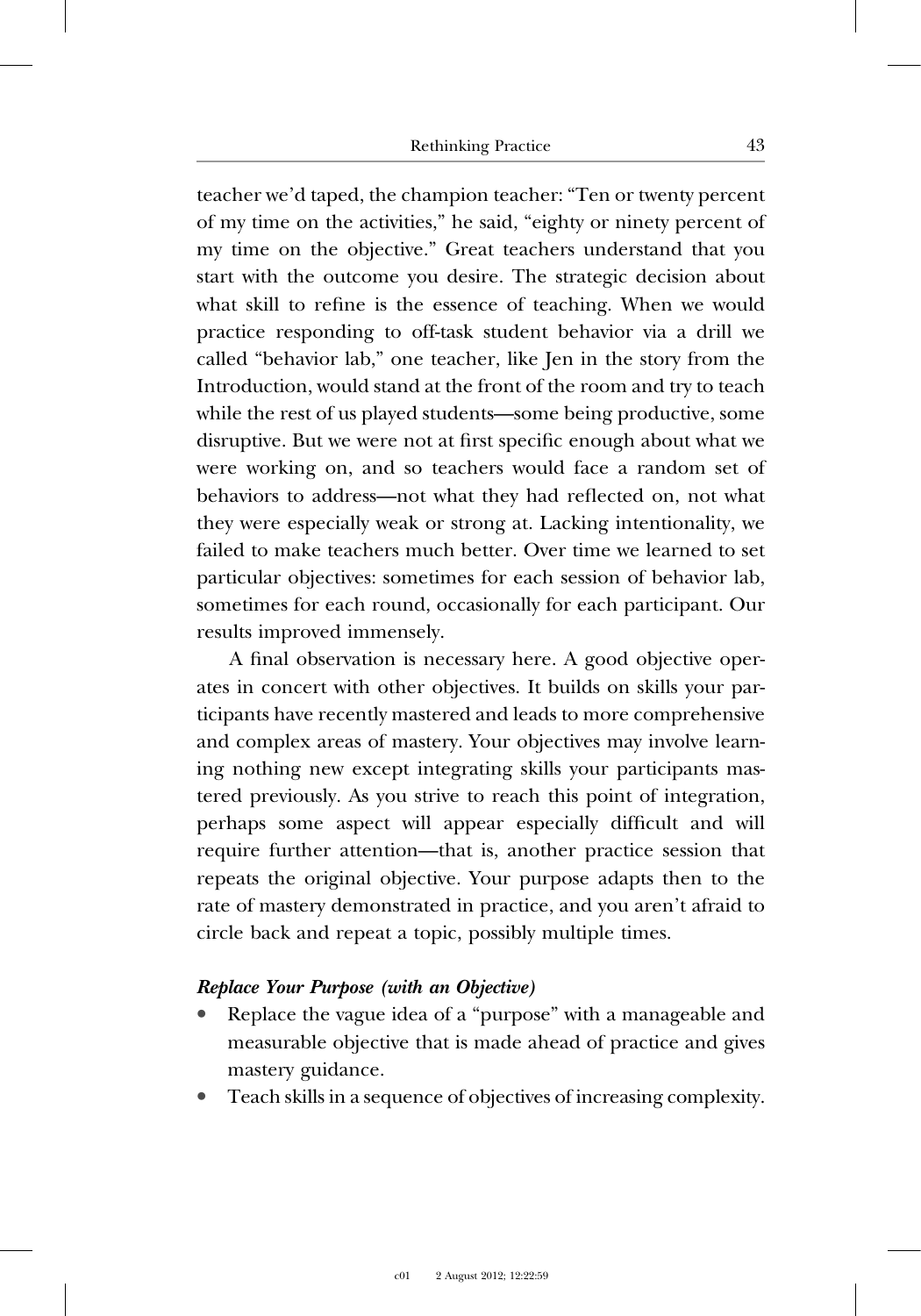- Include objectives that focus on integrating previously mastered skills.
- Adapt objectives to the rate of participants' mastery.

## LEARNINGS: UNDER SIX SECONDS

Caleb Porter, coach of the United States Under-23 National Soccer Team, sets a measurable goal for his players, not only in practice but in games. Any time they lose possession of the ball, they must do anything they can to win it back within six seconds. If they fail, they return after that to "normal" defensive strategy. While most coaches tell their teams to work hard to win the ball back after they lose it, Porter's goal, adapted from one used by top coaches in Spain, is measurable and the difference is important. With a more general goal of working hard to win the ball back, players would likely believe they had accomplished the goal in every situation. Doesn't every player believe he or she worked hard to get the ball back? Porter's objective, by contrast, allows him to hold his players more accountable—because it is objective. It also allows him to set measurable goals. He could set a goal of earning the ball back in the first six seconds 60 percent of the time—during a game or during practice. He could support it with what teacher trainer Michael Goldstein calls "feedback with a number." "We achieved our six-second goal 40 percent of the time." This allows players to constantly know where they stand and for the coach to set goals without always being the source of the judgment. It's very different to say, "We won the ball back 40 percent of the time. We need to win it back 60 percent of the time. Let's keep working," than it is to say, "We didn't work hard enough to win the ball back. We need to practice working harder." The team can run drills with exactly the same objective it'll have during their games.

# RULE 6 PRACTICE "BRIGHT SPOTS"

One purpose for practice is to help people get better at things they can't yet do. This type of practice plays an important role in our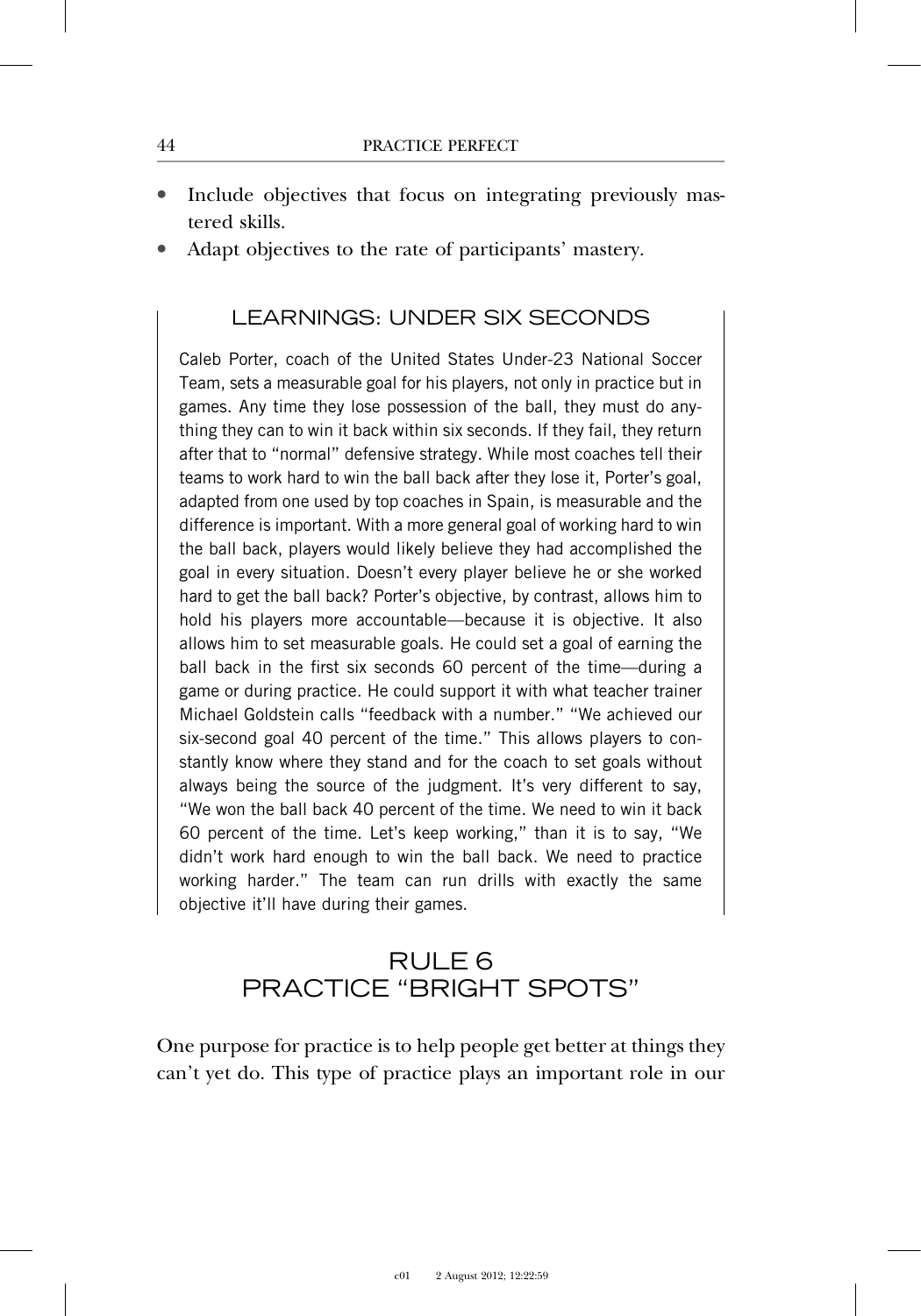lives: we look for areas that need improvement and work on them. But it's important not to get stuck in a deficit mindset. Using practice to get even better at the things we're already good at is also a powerful opportunity.

In Switch, Dan and Chip Heath coined the phrase "Bright Spots" to talk about the often overlooked and underleveraged power of what works. It's easy, they note, to bewail what's wrong rather than see the power of what's right. We borrow their term to remind ourselves that in a practice setting, immense value can be realized by focusing on things participants are already good at—and making them even better.

One of the most reassuring aspects of Doug's study of highperforming teachers was the realization that champions—teachers who were positive anomalies in the field—were just like the rest of us in many ways. They too had weaknesses. Sometimes they explained things poorly. Their lesson plans had gaps some days too. What differentiated outstanding teachers most was how dynamic their strengths were. Consider one math teacher, who we'll call Bill and who achieved breathtaking results year after year. His math knowledge had occasional gaps in it, and he was decently organized but not outstandingly so. Sometimes he realized, standing in front of class, that he had forgotten to copy something he needed. Sometimes a problem he put in his lesson plan didn't pan out. What made Bill outstanding was his gift for inspiring students to give their best. Combined with energetic pacing, this engaged students in class and ensured that they happily completed problem after problem. You could sense the power of Bill's strengths as soon as you entered his room: there was a buzz, an urgency, that exuded from the smallest actions of the most challenged students, and the power of these things trounced the times when Bill had to ask a student to go make a copy for him. In fact, there were many teachers like Bill; only their profile of strengths and weaknesses differed. One might be a bit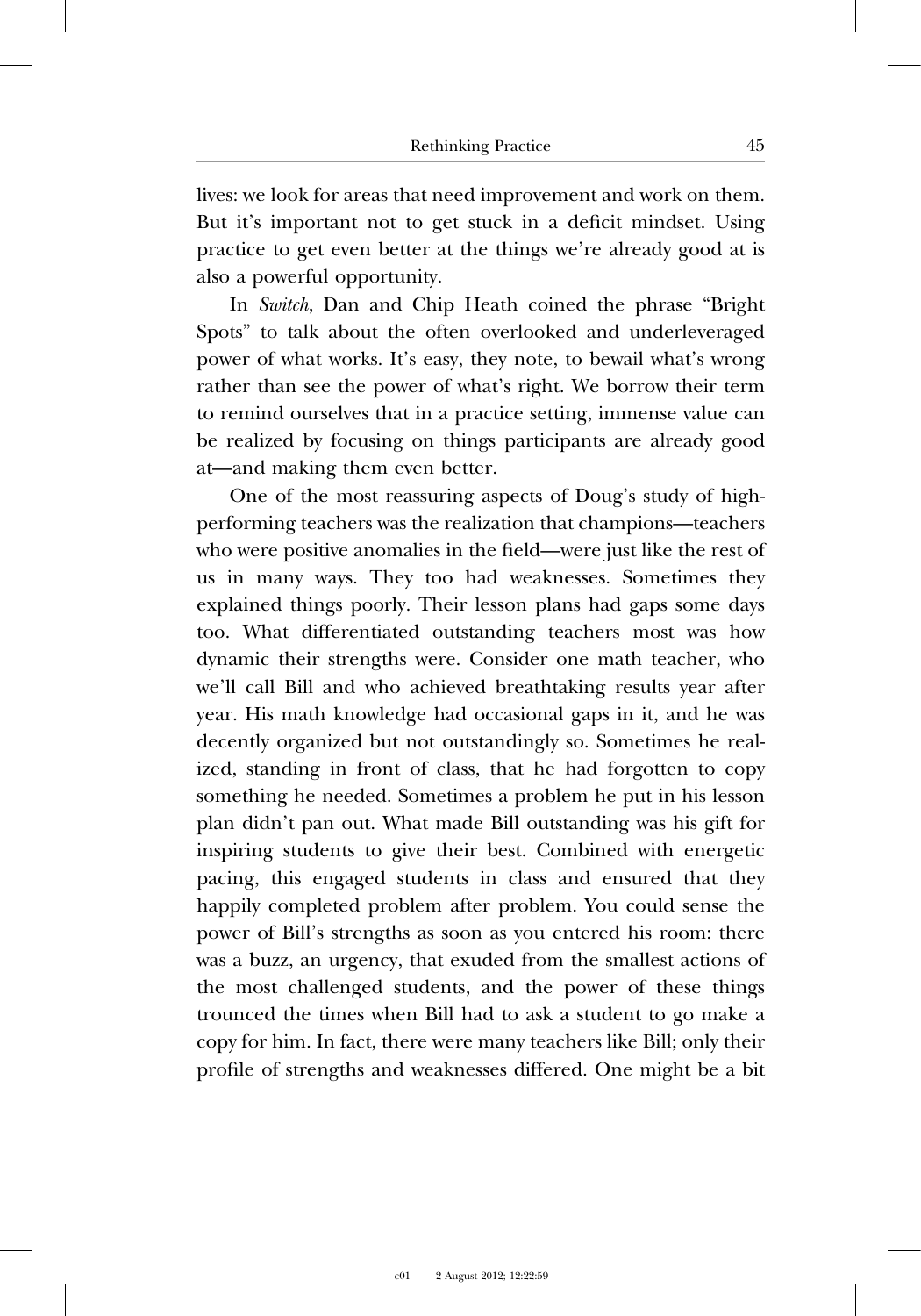weak in the area of motivating and inspiring students, perhaps, but was a world-class lesson planner.

One conclusion you could draw from this is that if you wanted to make more game-changing teachers, you might obsess a little less on mitigating every weakness and focus more on maximizing strengths, on getting them so good that they override weaknesses. If a participant notes that he or she is already good at something you propose to practice, it's usually in an effort to avoid practicing it, but in fact it's all the more reason to practice—because practicing strengths is more likely to make them great. As an added bonus practicing strengths helps us remember what we are good at and feel positively about the profession or performance at which we hope to excel. The more people enjoy practicing, the more they will do it, and the better they'll get. Having strong presenters practice presenting can make them feel even more confident and joyful. You might give them advanced presentation formats in which to apply their skills, or assign other job tasks where their presentation skills might be applicable. Spotting things that people are good at and finding ways to use those skills more broadly is one of the most productive things an organization can do for an employee, or that practice can do for a participant.

Practicing bright spots can be particularly effective when practicing as a team. In any one team, chances are that not everyone shares the same strengths; one person's bright spot becomes another person's model, which can be very valuable to the entire team (for more on modeling see the third chapter). The whole team benefits. The person who demonstrated gets the opportunity to shine and to feel the respect of peers. He also gets even better, as performing in front of peers who are insiders and know the difference between good and great can raise the level of performance as well as the quality of feedback. The team is strengthened by these reminders that their colleagues bring important skills to the work they share. Everyone is inspired to strive for excellence.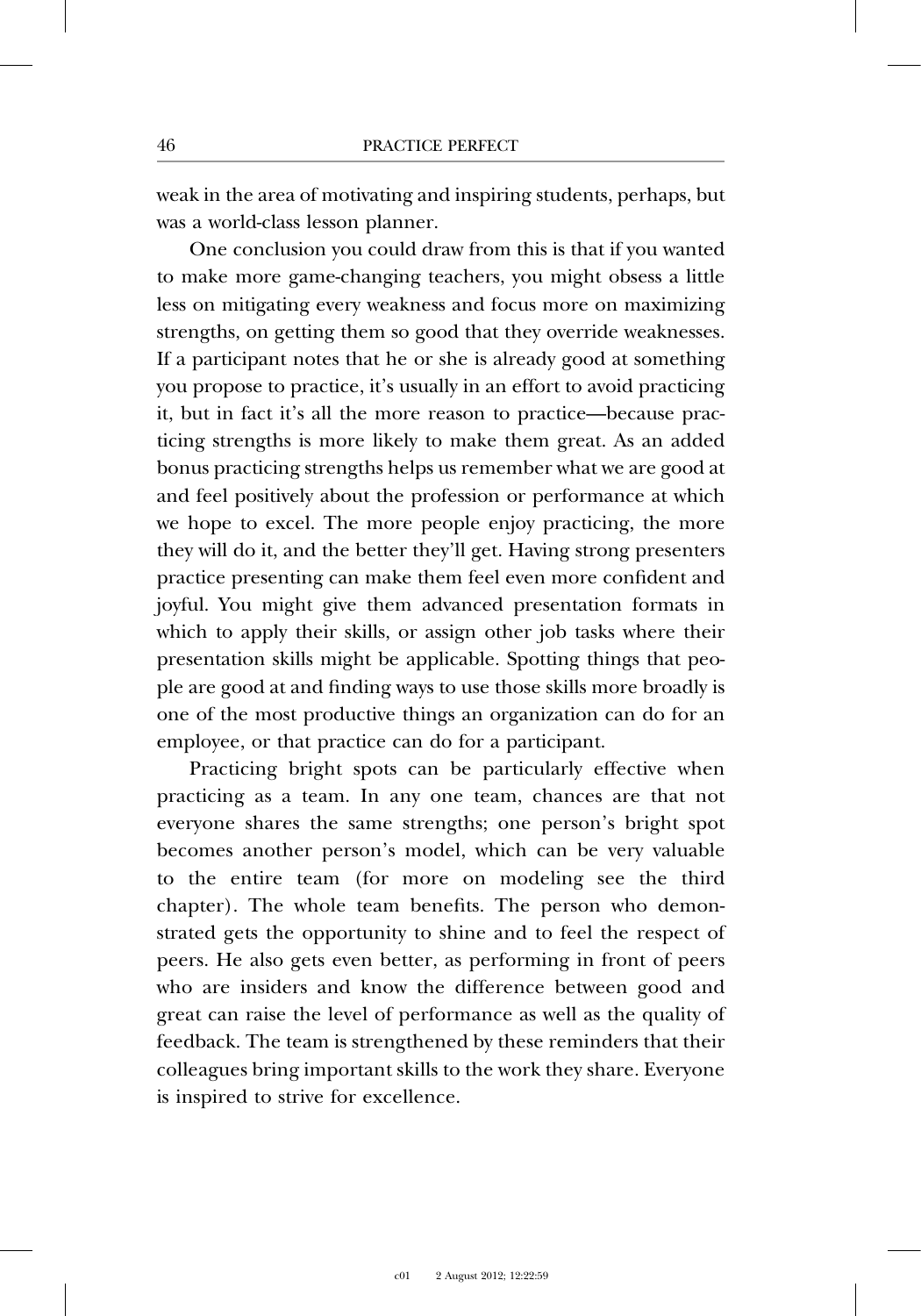### Practice "Bright Spots"

- Identify and practice areas of talent as well as areas of weakness.
- Seek ways to apply established skills in new settings to leverage strengths.
- Use one participant's strengths to model for other team members and speed replication across the group.

# LEARNINGS: YOUR BEST STUFF (AND NAMING IT)

Legions of coaches seek to make practice interesting by "changing things up" constantly and introducing new drills. There are times and places where this makes sense; too much repetition can be boring. But good practice activities appreciate in value the more you use them. Rather than wearing out, they get better. Repeating high-quality activities has lots of advantages, including in many cases increased enjoyment for participants.

The more you repeat an activity, the better your participants get at doing it. You avoid tedious time spent learning simply how to complete the activity. Using a familiar activity, or a minor adaptation of one, you can skip the long descriptions and demonstrations required to roll out something new. Participants can do the activity right the first time without false starts and errors. They are familiar with the logistics of the activity (like where to stand and what will happen next) and therefore can focus on the skill they are learning. If you're worried that this may make your practices less interesting, you might be wrong. Being a part of a practice where you are active, busy, and know what to do is just as likely to be more engaging than a practice beset by a lack of productivity.

It's also worth doing what John Wooden did: keeping track of your best activities and reflecting on what worked. As you make minor tweaks to improve them, the value will go up. The fourth time you do an activity is far more valuable than the first. By then you will have refined

(Continued)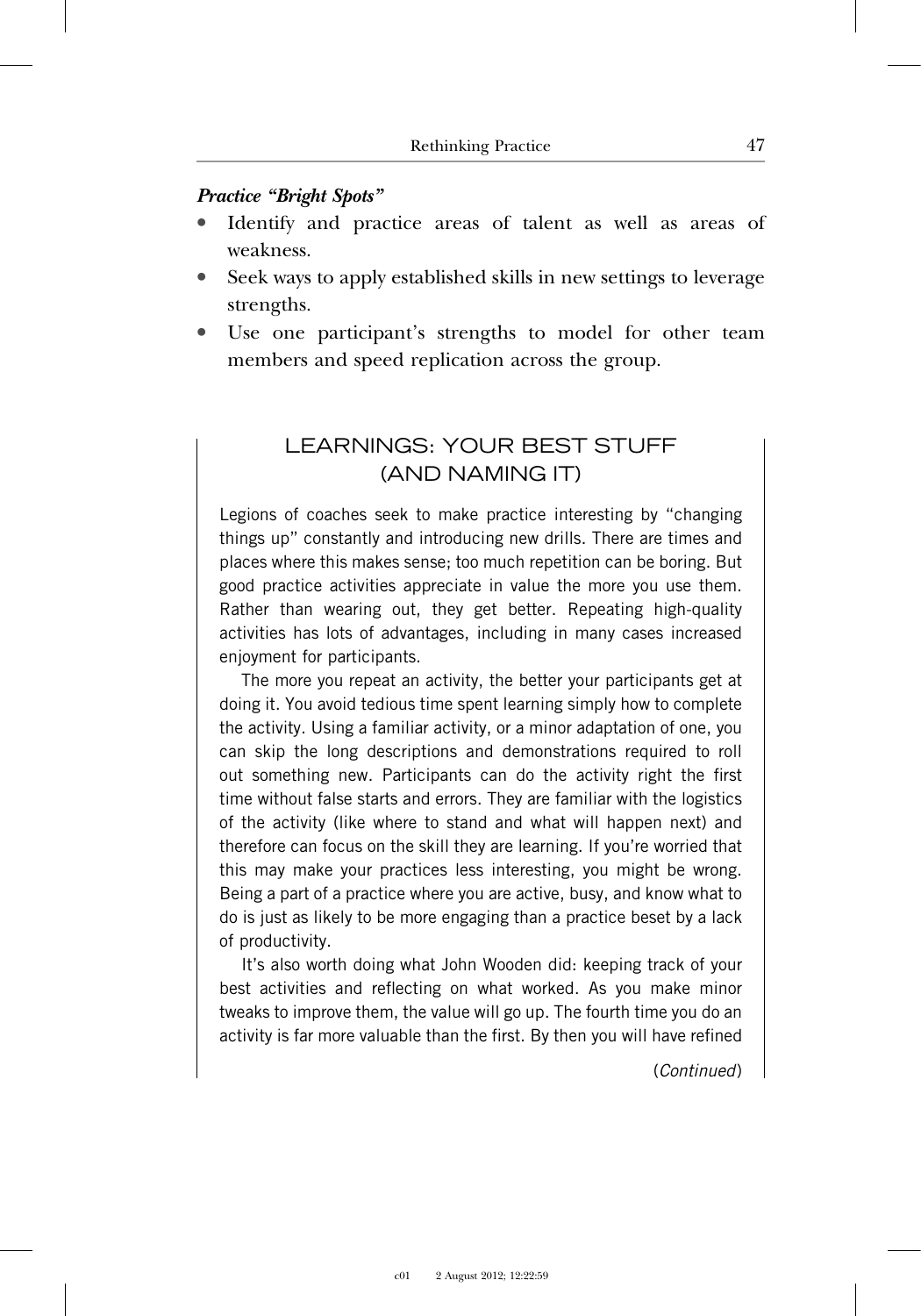it to be most effective and efficient, with minor kinks worked out. See your best activities as assets and invest in them over time.

The last step may be giving your practice activities names. This allows you to talk about them efficiently ("We're going to use feedback here in much the same way we do in our Strong Voice layup drill"), and it allows people to begin doing them at a minimum transaction cost: "Ten minutes of the Layup Drill . . . Go!"

# RULE 7 DIFFERENTIATE DRILL FROM **SCRIMMAGE**

George has recently been promoted to principal at his school and is about to facilitate his first staff meeting. There is a lot riding on it. He will be setting precedents for his leadership and the way he hopes the faculty will work together. The challenge is to facilitate the meeting efficiently and drive a high-quality discussion that addresses real organizational challenges, all while making sure that his team comes to believe that he listens carefully and values their ideas. In preparation for the meeting, he completes two activities, allowing him to practice in important, but different ways. First, working on his own, he goes through the meeting agenda and, for each segment where he will ask for input or comments, writes out possible responses from faculty members, each response on a note card. He then flips through them, reading them one at a time out loud and practicing responding with active listening skills—restating the comment or highlighting some part of it to show that he took it seriously, even if he disagreed. When his tone feels off or his comments poor, he immediately doubles back and answers the card a second time. He goes through the stack of cards several times, drilling himself until active listening feels natural.

Next, George enlists Carly, the principal of a nearby school, to help. She asks him to run through the whole meeting from top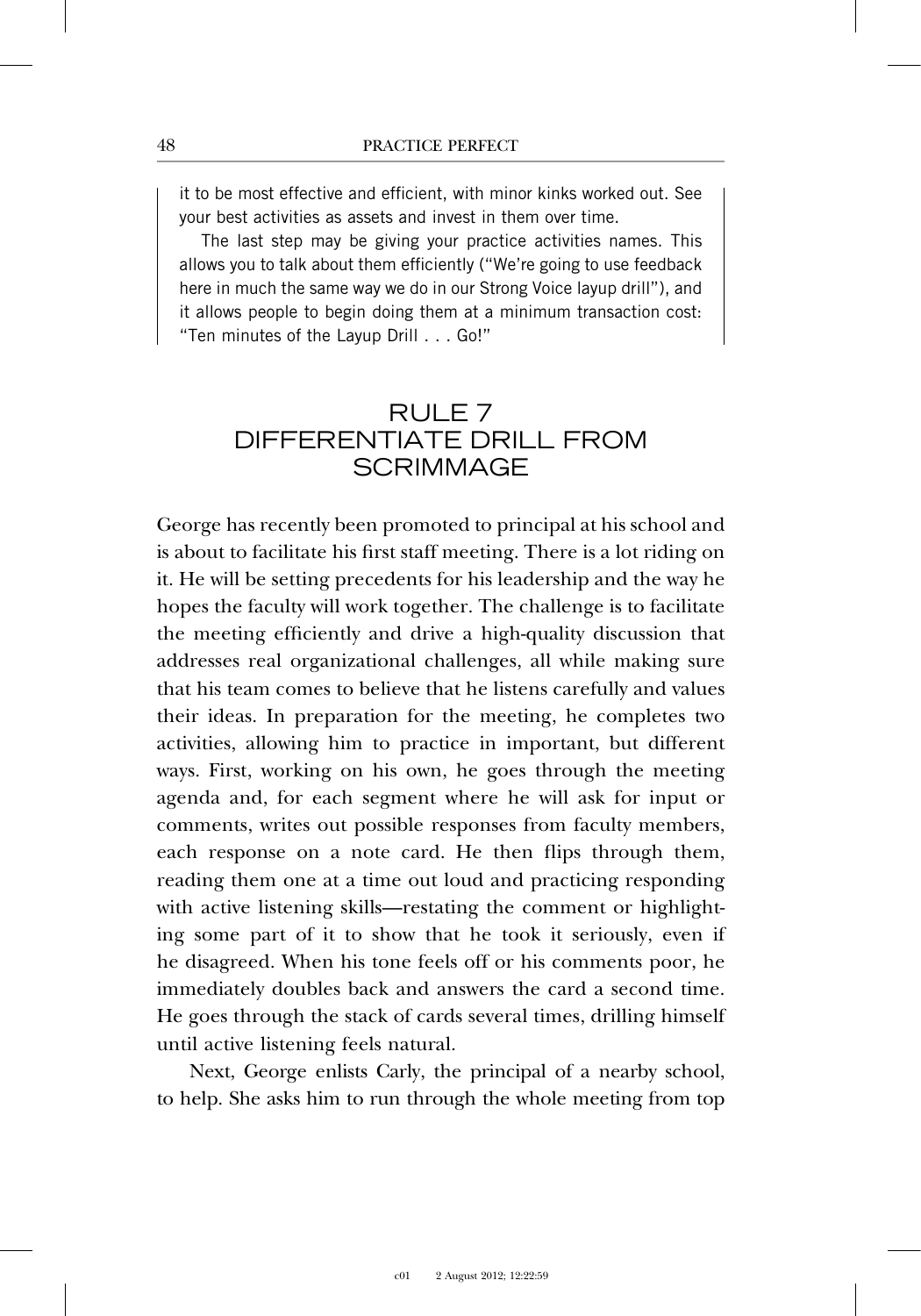to bottom, pretending that it's the real thing. She plays the part of different meeting participants, chiming in during the participatory moments with a variety of comments—some from George's note cards and others of her own. She varies the tenor and tone: sometimes enthusiastic, sometimes skeptical, sometimes feigning confusion. In this practice, however, she discourages George from stopping midstream to revise a response. George has to practice implementing all of the skills he's been working on in real, sustained time, with all of the unpredictability of participants' moods and all of the distractions of following the agenda and running the meeting. It's a sort of rehearsal.

The two forms of practice illustrate the difference between drill and scrimmage. The first activity was a drill. A drill deliberately distorts the setting in which participants will ultimately perform in order to focus on a specific skill under maximum concentration and to refine that skill intentionally. Drills strive to maximize the amount of mental energy focused on a skill. They increase density, the number of productive iterations of a skill per minute of practice. In the actual meeting, George will not field comments in rapid succession; they'll be spread out. And he will not need to respond to every comment, nor will he use active listening every time. He certainly won't have opportunities to refine his responses. But in George's drill, he distorted the ultimate performance (the staff meeting) to concentrate on the area he needed to work on most. He amplified the number of comments he responded to and packed them together so that he could develop what David Eagleman calls "rote algorithms" through frequent, intentional, close-quarters repetition. He was able to immediately "fix" any answer he didn't like, so he encoded success. In short, he chose to develop skills by applying them in an artificial environment with intense focus. Had he merely performed the second activity, he would have had only a fraction of the opportunity to practice—not enough to develop proficiency.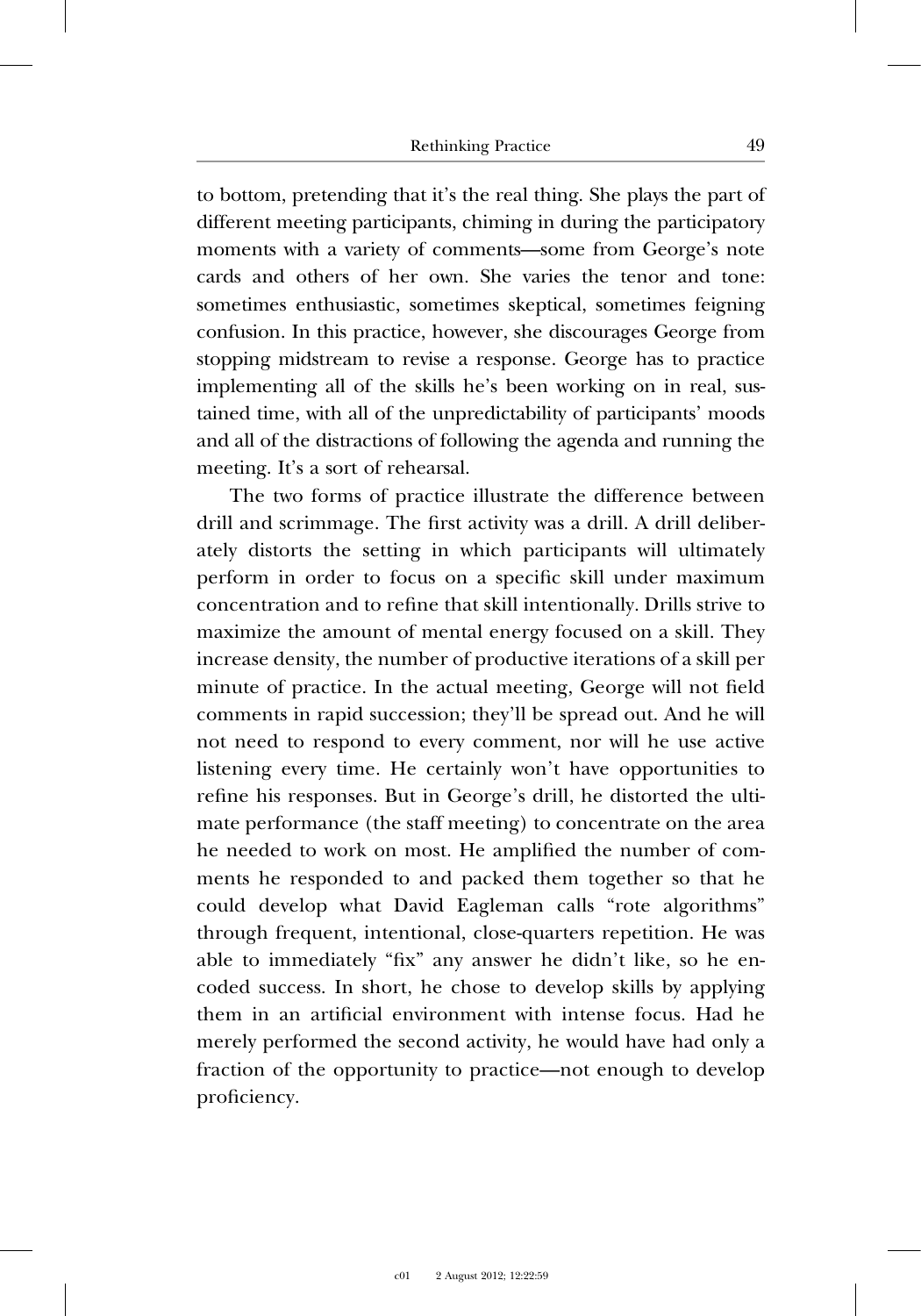50 PRACTICE PERFECT

A scrimmage, by contrast, is designed not to distort the game but to replicate its complexity and uncertainty. The practice that Carly helped George complete was designed to do this. Opportunities to work on active listening came about unpredictably, which gave George less practice but a better sense for whether his skills were meeting-ready—whether he could execute when he was distracted or didn't have advance warning. To this end Carly tried to replicate the involvement of multiple participants with different voices, styles, and agendas, just as George might find in the real meeting. During this scrimmage, Carly didn't let George stop and go back if he didn't like one of his answers. A scrimmage usually replicates key aspects of the performance's flow, like the sequence of key events, the amount of time you'll have, the location you'll perform in, or the distractions you might face. In some cases a scrimmage can heighten aspects of game conditions. Carly might have played the role of an especially difficult faculty member, for example, one tougher to handle than most if not all George was likely to face. Or, during a scrimmage, a pro sports team might broadcast excessive crowd noise to prepare its players for distraction. The distinction between drill and scrimmage is imperfect, but remains important. Among other things, the purposes are different, for drills focus on skill development and scrimmages on evaluation and final preparation. You use the former to focus maximum attention on the thing you want to learn, and the latter to answer questions: Are you ready to play the game or run the meeting? Which members of your team are prepared? Whose mindset responds best to the pressure of performance?

When and how much should we drill? When is scrimmage the best choice? Wooden again provides some insight. Given the benefits of twenty players on the court with five balls in an engineered and predictable learning environment as compared to ten players on the court with one ball in an unpredictable series of interactions, the "Wizard of Westwood" consciously chose to drill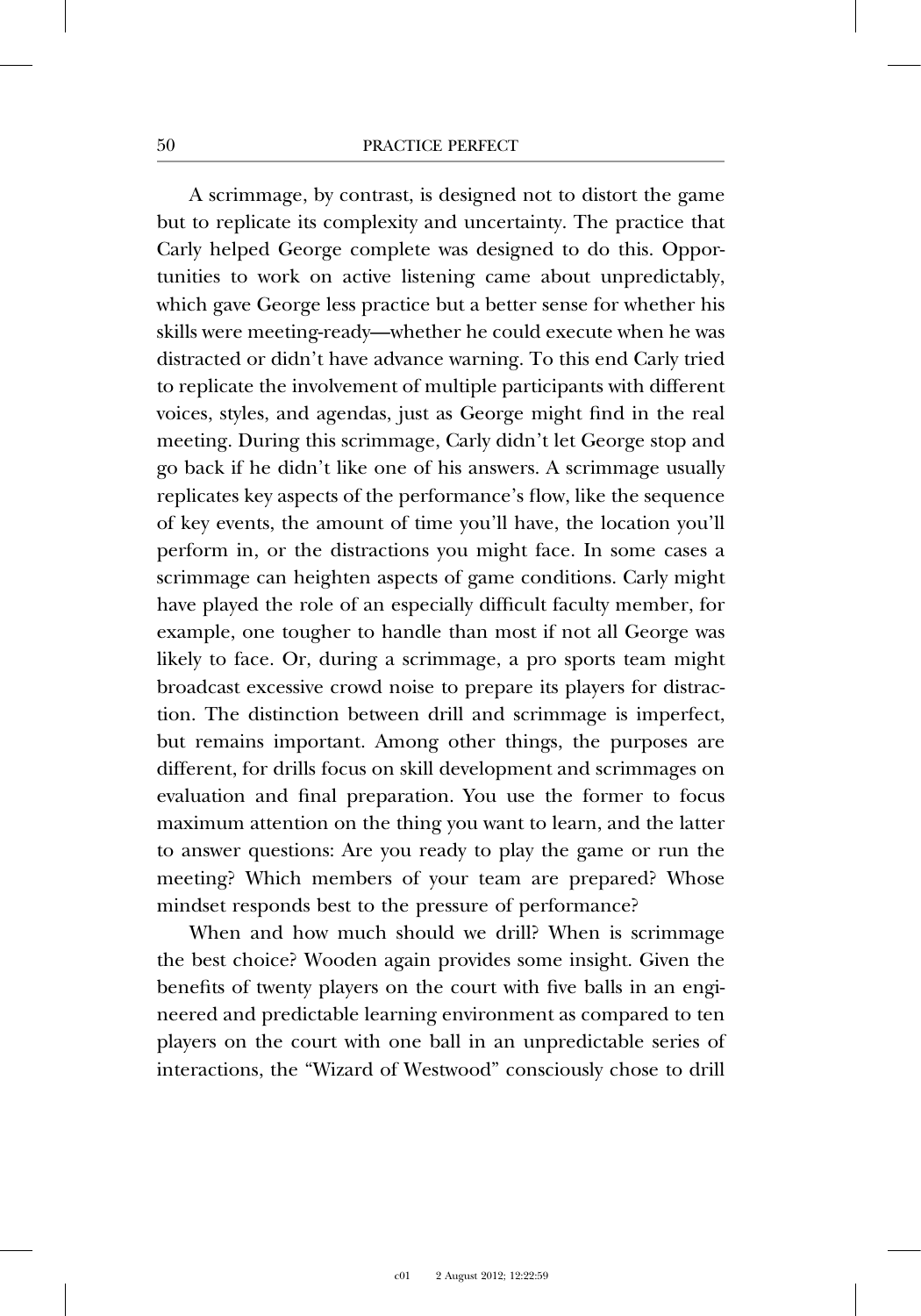more—and scrimmage less—than most coaches. He was aware of the discrepancy and thought it was a key factor in his teams' success. Wooden reserved scrimmaging for evaluating his players. Once he knew where they stood, he preferred to focus on maximizing teaching and learning. This is important. While scrimmaging is often fun, its ease of use makes it easy to rely on and can lead to a practice without a clear objective.

Some coaches also believe that scrimmage is the only way to teach participants to integrate skills. Drills can easily integrate skills, however. Indeed, a whole category of drills integrates previously mastered skills. For example, before engaging in a full-on scrimmage with Carly, George might have added a second drill in which he tried to integrate active listening and redirection of offtopic comments. In such a drill, Carly might have mixed in comments that threatened to take George off topic with those which presented opportunities for active listening. This may seem like overkill, but consider the value. After initial drilling, many people are eager to take their skills into the game or engage in scrimmage, but often this doesn't go smoothly. It can be frustrating and chaotic. A graduated practice is what sets the champion coaches in all fields apart from the merely good.

### Differentiate Drill from Scrimmage

- Use drills to distort the game and focus intensively on development of one or several skills.
- Use scrimmages to evaluate your readiness for performance.
- Recognize that scrimmaging is generally less efficient as a teaching tool.
- Recognize that success in scrimmage is the best indicator of true mastery—participants can perform a skill when the time and place of its application is unpredictable.
- Consider using a sequence of drills that integrate new skills with previously mastered skills before—or in lieu of—scrimmage.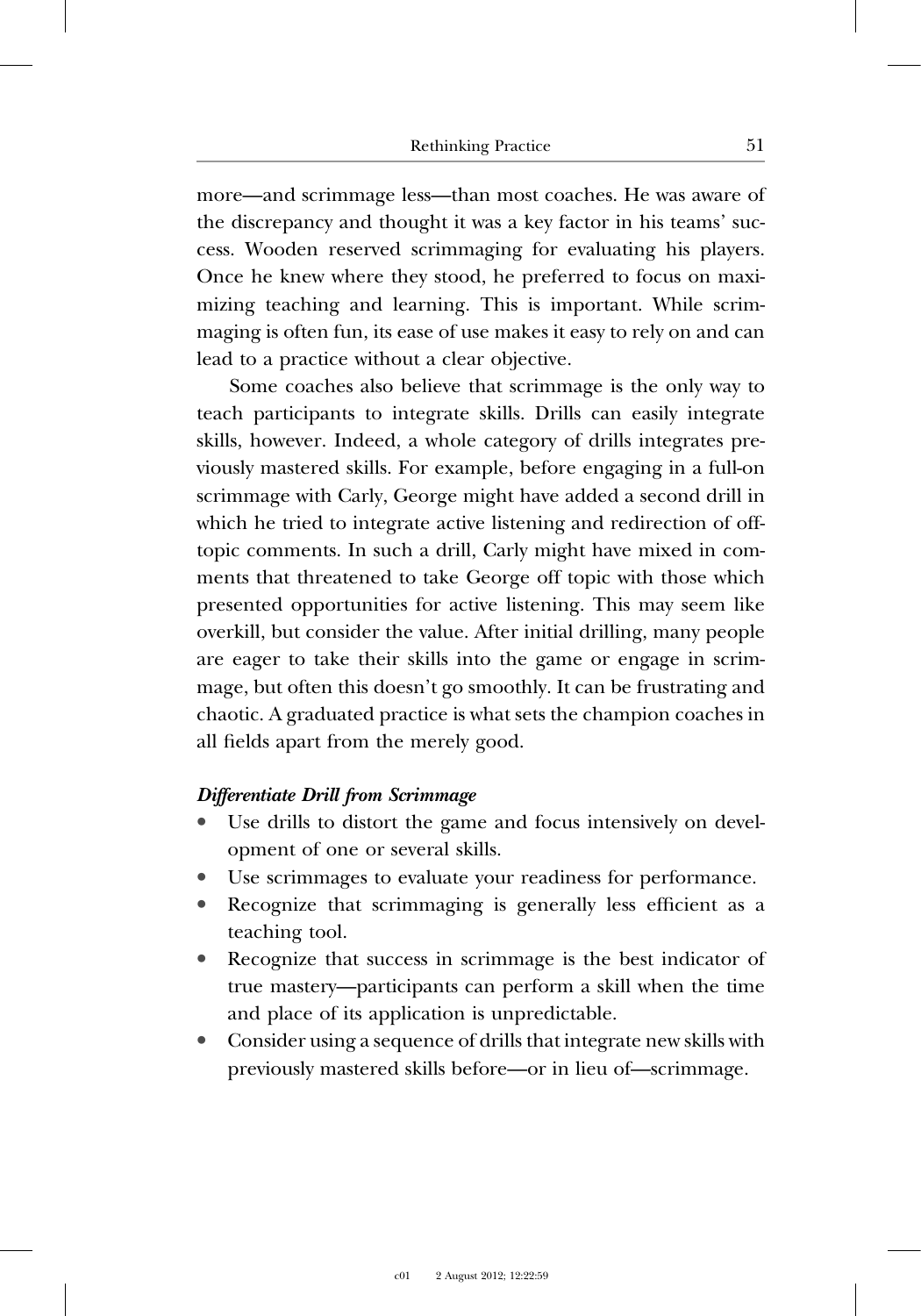# RULE 8 CORRECT INSTEAD OF CRITIQUE

John Wooden said, about practice, that no error should go uncorrected. Armed with this insight, you might be inclined to set up practice so that every time a player made a mistake you pulled her aside and said, "Quicker and sharper cuts, Luisa!" Would that give you incredible results? Maybe. But what Wooden wanted was correction, not critique, and the difference is that critique involves telling a participant how to do it better but correction means going back and doing it again, and doing it better—as soon as possible. So in an ideal practice, a player might go right back into the line and practice cutting more sharply, say. Only when she has done correctly what was at first erroneous has correction been accomplished. Practice, as we've pointed out, is about inscribing habits on the brain through repetition with variation. What makes you execute an action in performance is having done it in practice. So critique—merely telling someone that she did it wrong doesn't help very much. Only correction, doing it over again right, trains people to succeed.

It may be worth reflecting that the body's neural circuits have very little sense of time. If you do it right once and wrong once, it's encoded each way equally in your neural circuitry. It may matter little which one happened first. The ratio is one to one. If you are correcting, then, correct in multiples. If one of your tennis players hits backhand incorrectly, doing it right once will help erase the error, but doing it right three or four times right away will begin to overwhelm the wrong memory with the right one. Think about saying, after an error in corrected, "Yes. Good. Now do it five more times!"

Earlier, in our discussion of Rule 4, we told you about our own version of the classic basketball layup drill—a drill in which teachers practice using the technique Strong Voice to ask a student to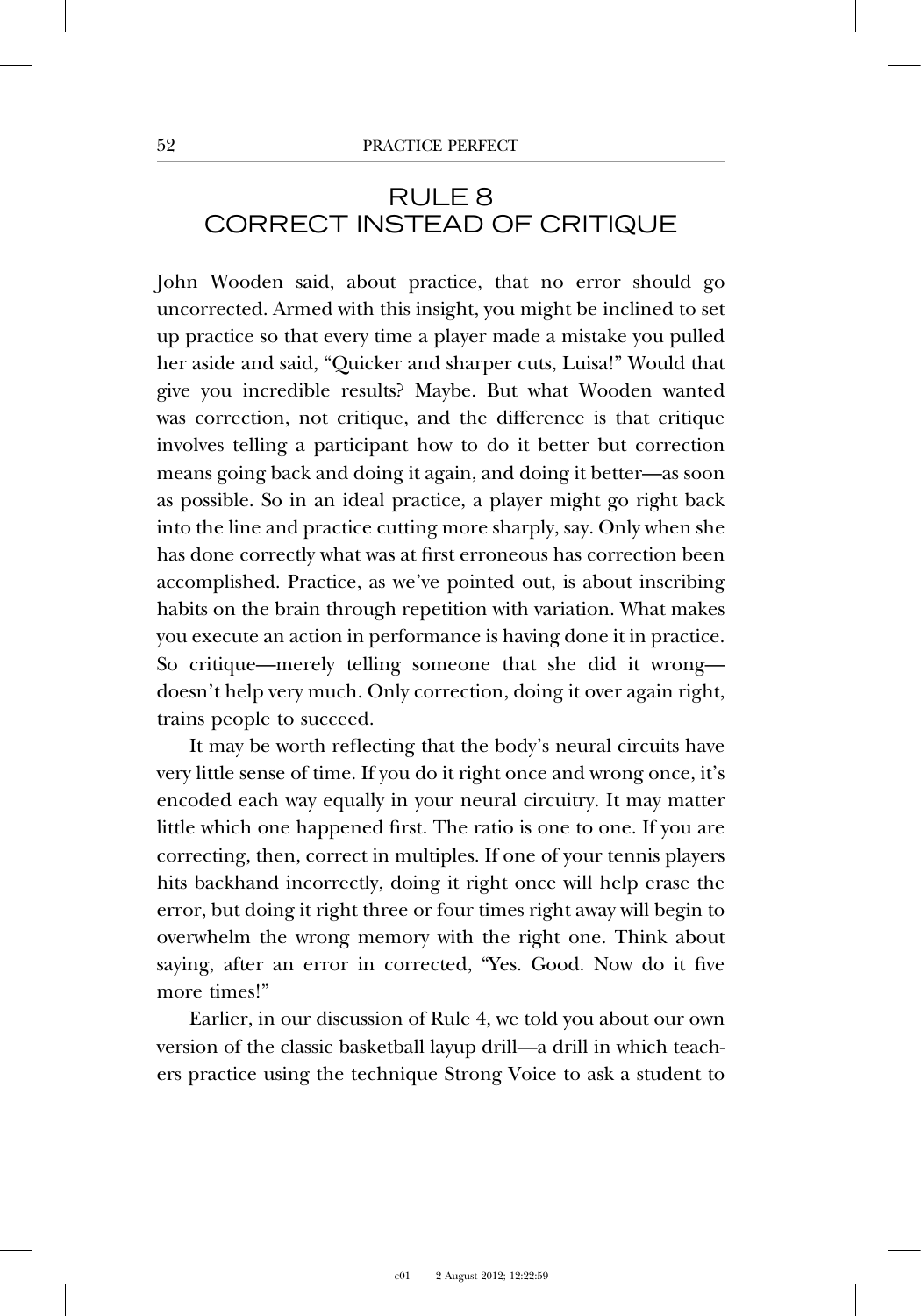sit up. They roll through the drill multiples times, often with different iterations, asking the slouching student to sit up by employing elements of body language and tone of voice.

As we ran this activity, we often noticed the time lag between our critique and the correction step. Participants heard our advice—"Keep your body symmetrical; try not to tilt your head" and went to the back of the line. Sometimes we ran out of time before people got a chance to try again, however, and sometimes the participant's memory of the incident wasn't fresh by the time they got another chance. We began sending people to the front of the line instead. This let them try it right away and feel themselves getting better in the span of a minute. This is one way to turn critique into correction and make correction happen quickly and with greater accountability. It's worth noting that the process of correction does not even require a coach. Selfcorrection, the process of observing our own subpar demonstration of a skill and repeating the action more effectively, ideally multiple times, is forever open to us.

### Correct Instead of Critique

- Strive to ask participants to redo an action differently or better rather than just telling them whether or how it could have been different.
- Try to shorten the feedback loop and achieve correction as quickly as possible after an action that requires intervention.
- Always maintain a teaching mentality and focus on the solution ("cut more sharply to the basket") rather than the problem ("your cut wasn't sharp").
- Seek opportunities to correct privately. When you correct publicly, make it clear that it's a common error, then make sure to correct, not critique, by asking all participants to repeat the action.